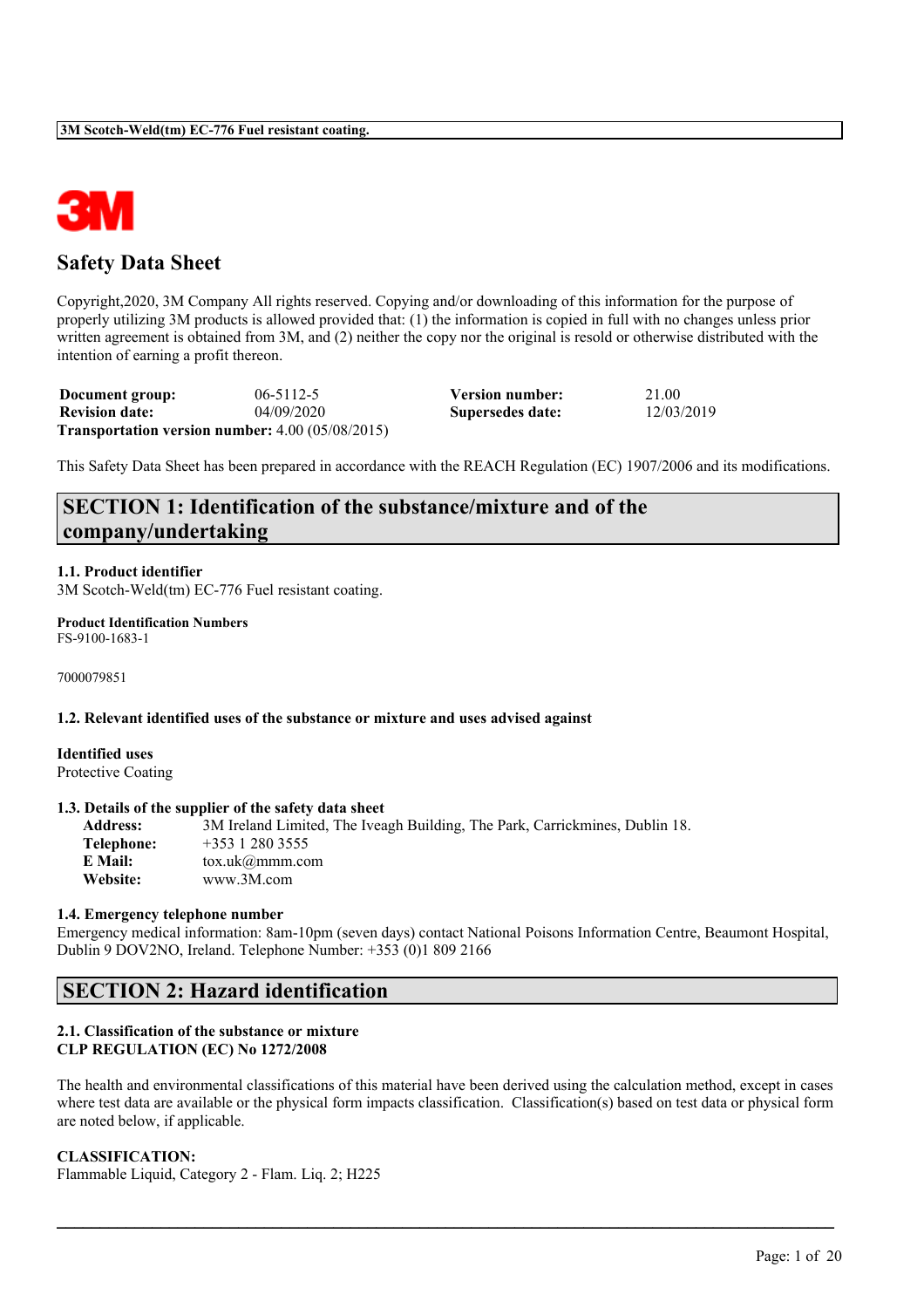Acute Toxicity, Category 4 - Acute Tox. 4; H332 Serious Eye Damage/Eye Irritation, Category 1 - Eye Dam. 1; H318 Skin Corrosion/Irritation, Category 1B - Skin Corr. 1B; H314 Skin Sensitization, Category 1A - Skin Sens. 1A; H317 Carcinogenicity, Category 1B - Carc. 1B; H350 Germ Cell Mutagenicity, Category 2 - Muta. 2; H341 Specific Target Organ Toxicity-Single Exposure, Category 3 - STOT SE 3; H335 Hazardous to the Aquatic Environment (Chronic), Category 3 - Aquatic Chronic 3; H412

For full text of H phrases, see Section 16.

## **2.2. Label elements CLP REGULATION (EC) No 1272/2008**

# **SIGNAL WORD**

DANGER.

## **Symbols:**

GHS02 (Flame) |GHS05 (Corrosion) | GHS07 (Exclamation mark) | GHS08 (Health Hazard) |

#### **Pictograms**



| Ingredients:         |                |                 |               |
|----------------------|----------------|-----------------|---------------|
| Ingredient           | CAS Nbr        | EC No.          | $\%$ by Wt    |
| 4-methylpentan-2-one | $108 - 10 - 1$ | $203 - 550 - 1$ | -60<br>$50 -$ |
| phenol               | 108-95-2       | 203-632-7       | $1 - 5$       |
| formaldehyde         | $50-00-0$      | $200 - 001 - 8$ |               |

## **HAZARD STATEMENTS:**

| H <sub>225</sub> | Highly flammable liquid and vapour.                |
|------------------|----------------------------------------------------|
| H332             | Harmful if inhaled.                                |
| H314             | Causes severe skin burns and eye damage.           |
| H317             | May cause an allergic skin reaction.               |
| H335             | May cause respiratory irritation.                  |
| H <sub>350</sub> | May cause cancer.                                  |
| H341             | Suspected of causing genetic defects.              |
| H412             | Harmful to aquatic life with long lasting effects. |

#### **PRECAUTIONARY STATEMENTS**

| <b>Prevention:</b>    |                                                                                                           |
|-----------------------|-----------------------------------------------------------------------------------------------------------|
| <b>P210A</b>          | Keep away from heat, hot surfaces, sparks, open flames and other ignition sources. No smoking.            |
| <b>P260E</b>          | Do not breathe vapour or spray.                                                                           |
| <b>Response:</b>      |                                                                                                           |
| $P303 + P361 + P353A$ | IF ON SKIN (or hair): Take off immediately all contaminated clothing. Rinse skin with water or<br>shower. |
| $P305 + P351 + P338$  | IF IN EYES: Rinse cautiously with water for several minutes. Remove contact lenses, if                    |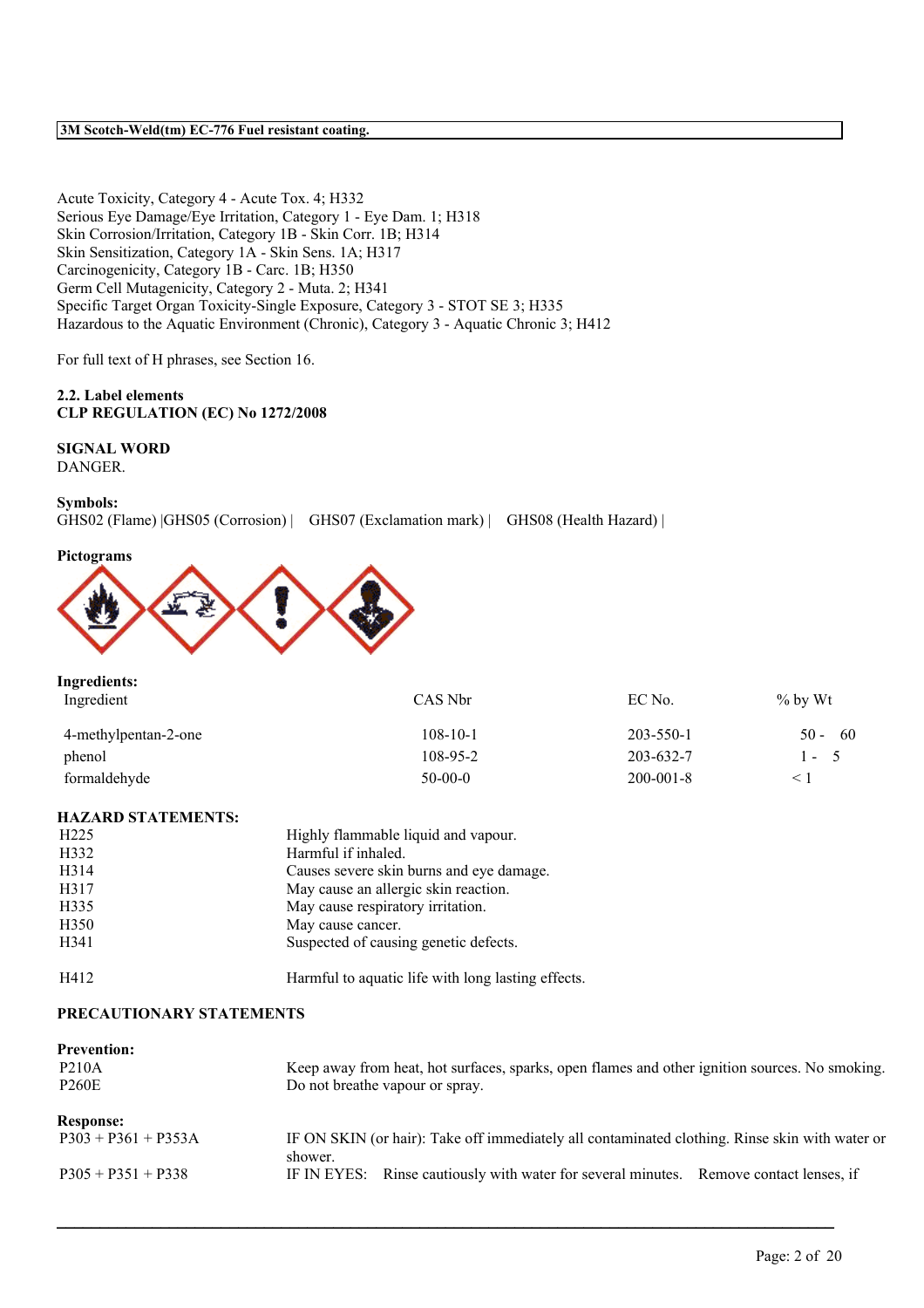| P310                             | present and easy to do. Continue rinsing.<br>Immediately call a POISON CENTRE or doctor/physician.                |
|----------------------------------|-------------------------------------------------------------------------------------------------------------------|
| Disposal:                        |                                                                                                                   |
| <b>P501</b>                      | Dispose of contents/container in accordance with applicable local/regional/national/international<br>regulations. |
| <b>SUPPLEMENTAL INFORMATION:</b> |                                                                                                                   |

# **Supplemental Precautionary Statements:**

Restricted to professional users.

Contains 14% of components with unknown hazards to the aquatic environment.

## **2.3. Other hazards**

None known.

# **SECTION 3: Composition/information on ingredients**

| No.<br>$108 - 10 - 1$<br>$01 -$<br>$50 -$<br>203-550-1<br>Flam. Liq. 2, H225; Acute<br>60<br>2119473980-<br>Tox. 4, H332; Eye Irrit. 2,<br>30<br>H319; STOT SE 3, H335;<br><b>EUH066</b><br>Substance not classified as<br>9039-25-2<br>$10 -$<br>20<br>hazardous<br>9003-18-3<br>Substance not classified as<br>Acrylonitrile - butadiene polymer<br>$10 -$<br>20<br>hazardous<br>Flam. Liq. 2, H225; Eye Irrit.<br>78-93-3<br>$201 - 159 - 0$<br>$ 01-$<br>$5 - 10$<br>butanone<br>2119457290-<br>2, H319; STOT SE 3, H336;<br>43<br><b>EUH066</b><br>$ 01 -$<br>$64 - 17 - 5$<br>200-578-6<br>$5 -$<br><b>10</b><br>Flam. Liq. 2, H225<br>ethanol<br>2119457610-<br>Eye Irrit. 2, H319<br>43<br>$1 - 5$<br>108-95-2<br>203-632-7<br>$ 01-$<br>Acute Tox. 3, H331; Acute<br>Tox. 3, H311; Acute Tox. 3,<br>2119471329-<br> 32 <br>H301; Skin Corr. 1B, H314;<br>Muta. 2, H341; STOT RE 2,<br>H373<br>Aquatic Chronic 2, H411<br>Acute Tox. 3, H311; Acute<br>$0.1 - 1$<br>1319-77-3<br>215-293-2<br>Tox. 3, H301; Skin Corr. 1B,<br><b>H314</b> - Nota C<br>Aquatic Chronic 3, H412<br>$50-00-0$<br>$200 - 001 - 8$<br>$\leq$ 1<br>Acute Tox. 2, H330; Acute<br>Tox. 3, H311; Acute Tox. 3,<br>H301; Skin Corr. 1B, H314;<br>Skin Sens. 1A, H317; Muta.<br>2, H341; Carc. 1B, H350;<br>STOT SE 3, H335 - Nota | Ingredient                         | <b>CAS Nbr</b> | EC No. | <b>REACH</b><br>Registration | $%$ by Wt | <b>Classification</b> |
|-----------------------------------------------------------------------------------------------------------------------------------------------------------------------------------------------------------------------------------------------------------------------------------------------------------------------------------------------------------------------------------------------------------------------------------------------------------------------------------------------------------------------------------------------------------------------------------------------------------------------------------------------------------------------------------------------------------------------------------------------------------------------------------------------------------------------------------------------------------------------------------------------------------------------------------------------------------------------------------------------------------------------------------------------------------------------------------------------------------------------------------------------------------------------------------------------------------------------------------------------------------------------------------------------------------------|------------------------------------|----------------|--------|------------------------------|-----------|-----------------------|
|                                                                                                                                                                                                                                                                                                                                                                                                                                                                                                                                                                                                                                                                                                                                                                                                                                                                                                                                                                                                                                                                                                                                                                                                                                                                                                                 |                                    |                |        |                              |           |                       |
|                                                                                                                                                                                                                                                                                                                                                                                                                                                                                                                                                                                                                                                                                                                                                                                                                                                                                                                                                                                                                                                                                                                                                                                                                                                                                                                 | 4-methylpentan-2-one               |                |        |                              |           |                       |
|                                                                                                                                                                                                                                                                                                                                                                                                                                                                                                                                                                                                                                                                                                                                                                                                                                                                                                                                                                                                                                                                                                                                                                                                                                                                                                                 |                                    |                |        |                              |           |                       |
|                                                                                                                                                                                                                                                                                                                                                                                                                                                                                                                                                                                                                                                                                                                                                                                                                                                                                                                                                                                                                                                                                                                                                                                                                                                                                                                 |                                    |                |        |                              |           |                       |
|                                                                                                                                                                                                                                                                                                                                                                                                                                                                                                                                                                                                                                                                                                                                                                                                                                                                                                                                                                                                                                                                                                                                                                                                                                                                                                                 | Cresol-formaldehyde-phenol polymer |                |        |                              |           |                       |
|                                                                                                                                                                                                                                                                                                                                                                                                                                                                                                                                                                                                                                                                                                                                                                                                                                                                                                                                                                                                                                                                                                                                                                                                                                                                                                                 |                                    |                |        |                              |           |                       |
|                                                                                                                                                                                                                                                                                                                                                                                                                                                                                                                                                                                                                                                                                                                                                                                                                                                                                                                                                                                                                                                                                                                                                                                                                                                                                                                 |                                    |                |        |                              |           |                       |
|                                                                                                                                                                                                                                                                                                                                                                                                                                                                                                                                                                                                                                                                                                                                                                                                                                                                                                                                                                                                                                                                                                                                                                                                                                                                                                                 |                                    |                |        |                              |           |                       |
|                                                                                                                                                                                                                                                                                                                                                                                                                                                                                                                                                                                                                                                                                                                                                                                                                                                                                                                                                                                                                                                                                                                                                                                                                                                                                                                 |                                    |                |        |                              |           |                       |
|                                                                                                                                                                                                                                                                                                                                                                                                                                                                                                                                                                                                                                                                                                                                                                                                                                                                                                                                                                                                                                                                                                                                                                                                                                                                                                                 |                                    |                |        |                              |           |                       |
|                                                                                                                                                                                                                                                                                                                                                                                                                                                                                                                                                                                                                                                                                                                                                                                                                                                                                                                                                                                                                                                                                                                                                                                                                                                                                                                 |                                    |                |        |                              |           |                       |
|                                                                                                                                                                                                                                                                                                                                                                                                                                                                                                                                                                                                                                                                                                                                                                                                                                                                                                                                                                                                                                                                                                                                                                                                                                                                                                                 |                                    |                |        |                              |           |                       |
|                                                                                                                                                                                                                                                                                                                                                                                                                                                                                                                                                                                                                                                                                                                                                                                                                                                                                                                                                                                                                                                                                                                                                                                                                                                                                                                 |                                    |                |        |                              |           |                       |
|                                                                                                                                                                                                                                                                                                                                                                                                                                                                                                                                                                                                                                                                                                                                                                                                                                                                                                                                                                                                                                                                                                                                                                                                                                                                                                                 | phenol                             |                |        |                              |           |                       |
|                                                                                                                                                                                                                                                                                                                                                                                                                                                                                                                                                                                                                                                                                                                                                                                                                                                                                                                                                                                                                                                                                                                                                                                                                                                                                                                 |                                    |                |        |                              |           |                       |
|                                                                                                                                                                                                                                                                                                                                                                                                                                                                                                                                                                                                                                                                                                                                                                                                                                                                                                                                                                                                                                                                                                                                                                                                                                                                                                                 |                                    |                |        |                              |           |                       |
|                                                                                                                                                                                                                                                                                                                                                                                                                                                                                                                                                                                                                                                                                                                                                                                                                                                                                                                                                                                                                                                                                                                                                                                                                                                                                                                 |                                    |                |        |                              |           |                       |
|                                                                                                                                                                                                                                                                                                                                                                                                                                                                                                                                                                                                                                                                                                                                                                                                                                                                                                                                                                                                                                                                                                                                                                                                                                                                                                                 |                                    |                |        |                              |           |                       |
|                                                                                                                                                                                                                                                                                                                                                                                                                                                                                                                                                                                                                                                                                                                                                                                                                                                                                                                                                                                                                                                                                                                                                                                                                                                                                                                 | mix-cresol                         |                |        |                              |           |                       |
|                                                                                                                                                                                                                                                                                                                                                                                                                                                                                                                                                                                                                                                                                                                                                                                                                                                                                                                                                                                                                                                                                                                                                                                                                                                                                                                 |                                    |                |        |                              |           |                       |
|                                                                                                                                                                                                                                                                                                                                                                                                                                                                                                                                                                                                                                                                                                                                                                                                                                                                                                                                                                                                                                                                                                                                                                                                                                                                                                                 |                                    |                |        |                              |           |                       |
|                                                                                                                                                                                                                                                                                                                                                                                                                                                                                                                                                                                                                                                                                                                                                                                                                                                                                                                                                                                                                                                                                                                                                                                                                                                                                                                 |                                    |                |        |                              |           |                       |
|                                                                                                                                                                                                                                                                                                                                                                                                                                                                                                                                                                                                                                                                                                                                                                                                                                                                                                                                                                                                                                                                                                                                                                                                                                                                                                                 | formaldehyde                       |                |        |                              |           |                       |
|                                                                                                                                                                                                                                                                                                                                                                                                                                                                                                                                                                                                                                                                                                                                                                                                                                                                                                                                                                                                                                                                                                                                                                                                                                                                                                                 |                                    |                |        |                              |           |                       |
|                                                                                                                                                                                                                                                                                                                                                                                                                                                                                                                                                                                                                                                                                                                                                                                                                                                                                                                                                                                                                                                                                                                                                                                                                                                                                                                 |                                    |                |        |                              |           |                       |
|                                                                                                                                                                                                                                                                                                                                                                                                                                                                                                                                                                                                                                                                                                                                                                                                                                                                                                                                                                                                                                                                                                                                                                                                                                                                                                                 |                                    |                |        |                              |           |                       |
|                                                                                                                                                                                                                                                                                                                                                                                                                                                                                                                                                                                                                                                                                                                                                                                                                                                                                                                                                                                                                                                                                                                                                                                                                                                                                                                 |                                    |                |        |                              |           |                       |
|                                                                                                                                                                                                                                                                                                                                                                                                                                                                                                                                                                                                                                                                                                                                                                                                                                                                                                                                                                                                                                                                                                                                                                                                                                                                                                                 |                                    |                |        |                              |           | B,D                   |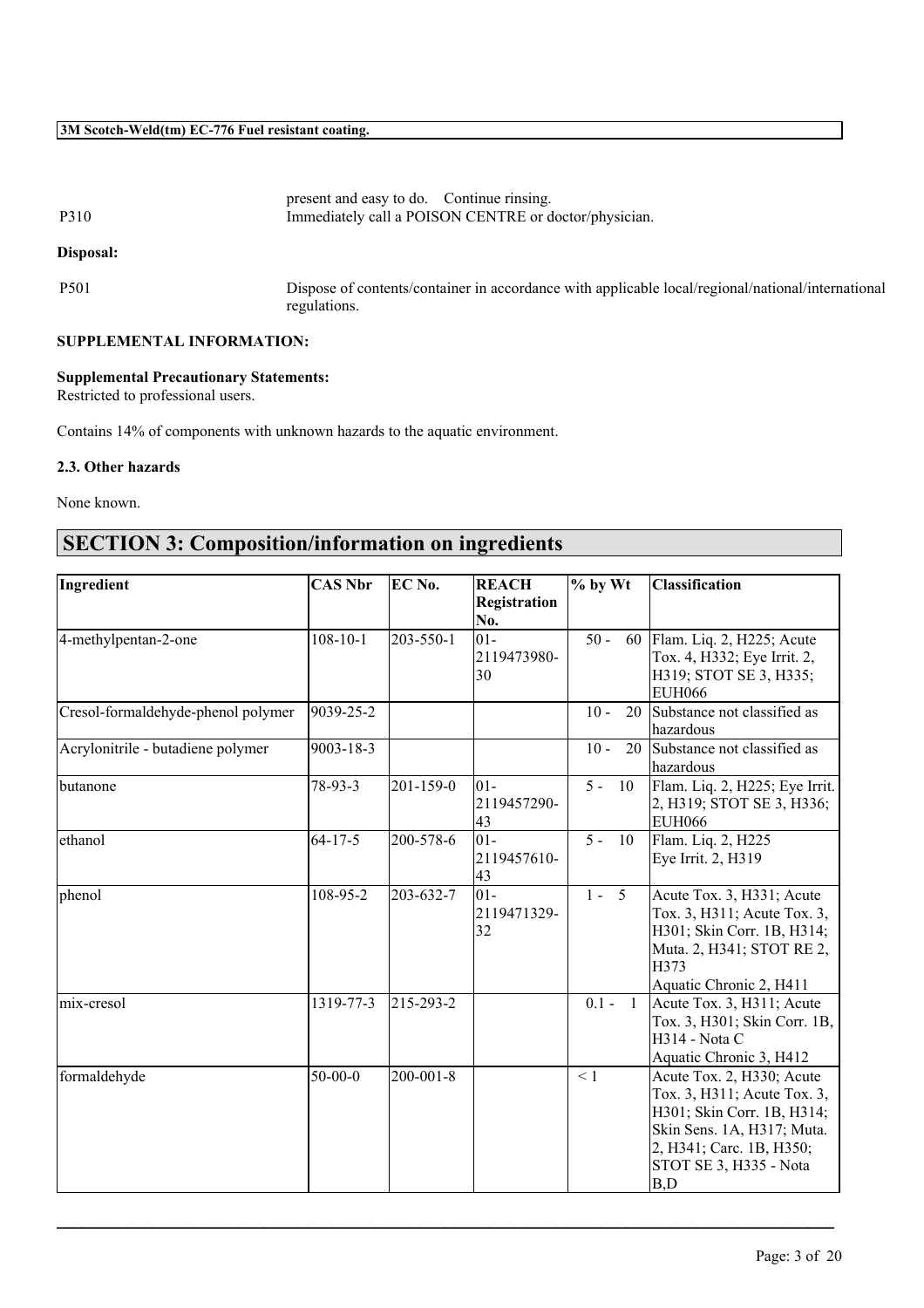| $2,5$ -Di-tert-pentylhydroquinone | 179-74-3 | $1201 - 222 - 2$ | < 0.1 | Aquatic Acute 1.       |
|-----------------------------------|----------|------------------|-------|------------------------|
|                                   |          |                  |       | $H400, M=10$ ; Aquatic |
|                                   |          |                  |       | Chronic 1. $H410.M=10$ |
|                                   |          |                  |       | $Acute$ Tox. 4. H302   |

Please see section 16 for the full text of any H statements referred to in this section

For information on ingredient occupational exposure limits or PBT or vPvB status, see sections 8 and 12 of this SDS

# **SECTION 4: First aid measures**

## **4.1. Description of first aid measures**

## **Inhalation**

Remove person to fresh air. If you feel unwell, get medical attention.

#### **Skin contact**

Immediately flush with large amounts of water for at least 15 minutes. Remove contaminated clothing. Get immediate medical attention. Wash clothing before reuse.

#### **Eye contact**

Immediately flush with large amounts of water for at least 15 minutes. Remove contact lenses if easy to do. Continue rinsing. Immediately get medical attention.

## **If swallowed**

Rinse mouth. If you feel unwell, get medical attention.

## **4.2. Most important symptoms and effects, both acute and delayed**

See Section 11.1 Information on toxicological effects

## **4.3. Indication of any immediate medical attention and special treatment required** Not applicable.

# **SECTION 5: Fire-fighting measures**

## **5.1. Extinguishing media**

In case of fire: Use a fire fighting agent suitable for flammable liquids such as dry chemical or carbon dioxide to extinguish.

#### **5.2. Special hazards arising from the substance or mixture**

Closed containers exposed to heat from fire may build pressure and explode.

#### **Hazardous Decomposition or By-Products**

| <b>Substance</b>    | Condition          |
|---------------------|--------------------|
| Aldehydes.          | During combustion. |
| Hydrocarbons.       | During combustion. |
| Carbon monoxide     | During combustion. |
| Carbon dioxide.     | During combustion. |
| Hydrogen cyanide.   | During combustion. |
| Ketones.            | During combustion. |
| Oxides of nitrogen. | During combustion. |
|                     |                    |

## **5.3. Advice for fire-fighters**

Water may not effectively extinguish fire; however, it should be used to keep fire-exposed containers and surfaces cool and prevent explosive rupture. Wear full protective clothing, including helmet, self-contained, positive pressure or pressure demand breathing apparatus, bunker coat and pants, bands around arms, waist and legs, face mask, and protective covering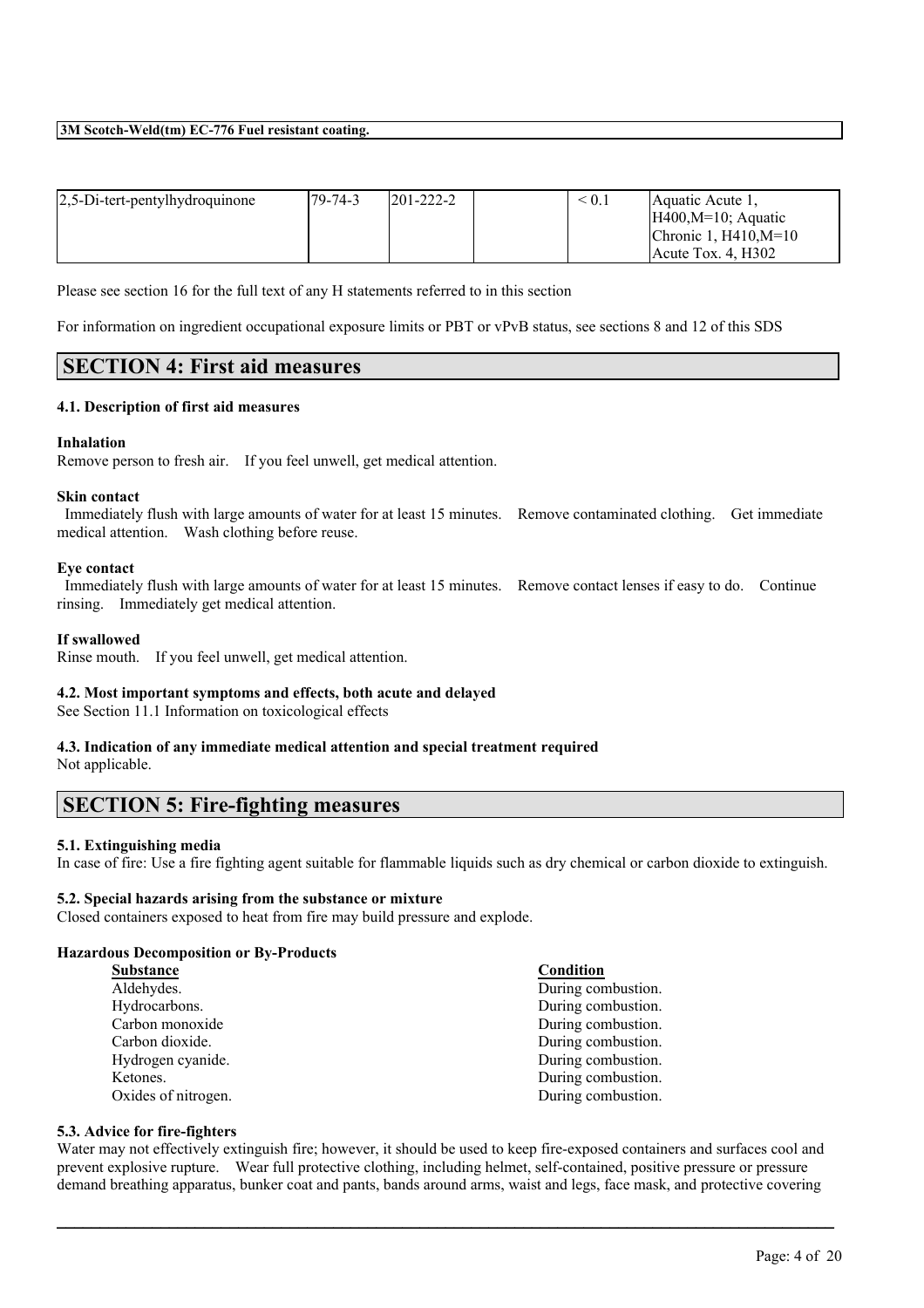for exposed areas of the head.

# **SECTION 6: Accidental release measures**

### **6.1. Personal precautions, protective equipment and emergency procedures**

Evacuate area. Keep away from heat/sparks/open flames/hot surfaces. - No smoking. Use only non-sparking tools. Ventilate the area with fresh air. For large spill, or spills in confined spaces, provide mechanical ventilation to disperse or exhaust vapours, in accordance with good industrial hygiene practice. Warning! A motor could be an ignition source and could cause flammable gases or vapours in the spill area to burn or explode. Refer to other sections of this SDS for information regarding physical and health hazards, respiratory protection, ventilation, and personal protective equipment.

## **6.2. Environmental precautions**

Avoid release to the environment. For larger spills, cover drains and build dykes to prevent entry into sewer systems or bodies of water.

## **6.3. Methods and material for containment and cleaning up**

Contain spill. Cover spill area with a fire-extinguishing foam. Working from around the edges of the spill inward, cover with bentonite, vermiculite, or commercially available inorganic absorbent material. Mix in sufficient absorbent until it appears dry. Remember, adding an absorbent material does not remove a physical, health, or environmental hazard. Collect as much of the spilled material as possible using non-sparking tools. Place in a metal container approved for transportation by appropriate authorities. Clean up residue with an appropriate solvent selected by a qualified and authorised person. Ventilate the area with fresh air. Read and follow safety precautions on the solvent label and Safety Data Sheet. Seal the container. Dispose of collected material as soon as possible.

#### **6.4. Reference to other sections**

Refer to Section 8 and Section 13 for more information

# **SECTION 7: Handling and storage**

## **7.1. Precautions for safe handling**

For industrial/occupational use only. Not for consumer sale or use. Do not use in a confined area with minimal air exchange. Do not handle until all safety precautions have been read and understood. Keep away from heat/sparks/open flames/hot surfaces. - No smoking. Use only non-sparking tools. Take precautionary measures against static discharge. Do not breathe dust/fume/gas/mist/vapours/spray. Do not get in eyes, on skin, or on clothing. Do not eat, drink or smoke when using this product. Wash thoroughly after handling. Contaminated work clothing should not be allowed out of the workplace. Avoid release to the environment. Wash contaminated clothing before reuse. Avoid contact with oxidising agents (eg. chlorine, chromic acid etc.) Wear low static or properly grounded shoes. Use personal protective equipment (eg. gloves, respirators…) as required. To minimize the risk of ignition, determine applicable electrical classifications for the process using this product and select specific local exhaust ventilation equipment to avoid flammable vapour accumulation. Ground/bond container and receiving equipment if there is potential for static electricity accumulation during transfer.

## **7.2. Conditions for safe storage including any incompatibilities**

Keep cool. Store away from heat. Store away from acids. Store away from oxidising agents.

## **7.3. Specific end use(s)**

See information in Section 7.1 and 7.2 for handling and storage recommendations. See Section 8 for exposure controls and personal protection recommendations.

# **SECTION 8: Exposure controls/personal protection**

## **8.1 Control parameters**

#### **Occupational exposure limits**

If a component is disclosed in section 3 but does not appear in the table below, an occupational exposure limit is not available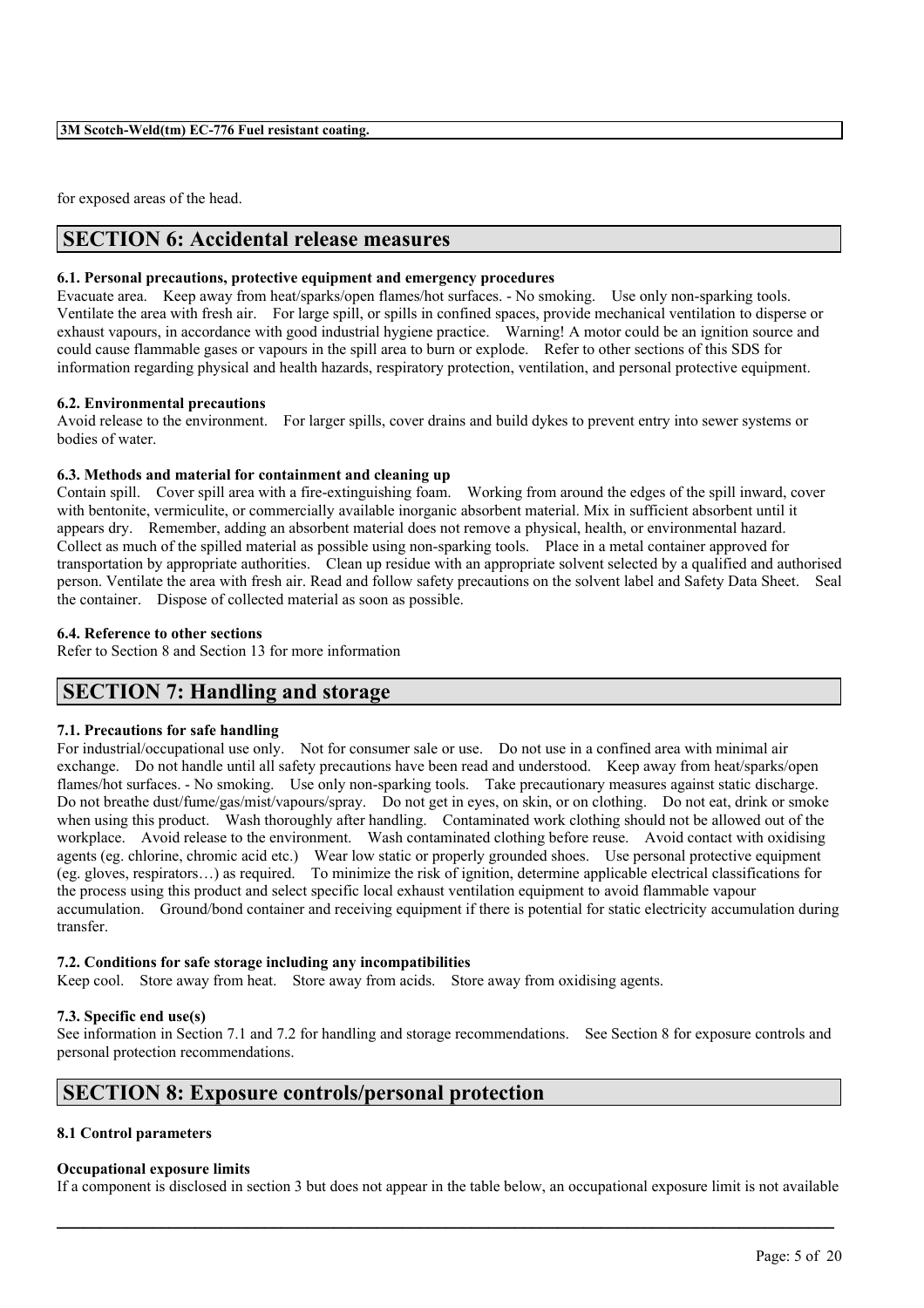| for the component.   |                |        |                                                                              |                            |
|----------------------|----------------|--------|------------------------------------------------------------------------------|----------------------------|
| Ingredient           | <b>CAS Nbr</b> | Agency | Limit type                                                                   | <b>Additional comments</b> |
| 4-methylpentan-2-one | $108 - 10 - 1$ | UK HSC | TWA:208 mg/m3(50<br>ppm); $STEL:416$ mg/m $3(100$<br>ppm)                    | <b>SKIN</b>                |
| phenol               | 108-95-2       | UK HSC | $TWA:7.8$ mg/m $3(2)$<br>$ppm$ ); STEL:16 mg/m3(4 ppm)                       | <b>SKIN</b>                |
| formaldehyde         | $50-00-0$      | UK HSC | TWA:2.5 mg/m3(2)<br>$ppm$ ); STEL: 2.5 mg/m3(2 ppm)                          |                            |
| ethanol              | $64 - 17 - 5$  | UK HSC | TWA:1920 mg/m <sup>3</sup> (1000 ppm)                                        |                            |
| butanone             | 78-93-3        | UK HSC | TWA: $600 \text{ mg/m}^3$ (200 ppm);<br>STEL: $899 \text{ mg/m}^3$ (300 ppm) | <b>SKIN</b>                |

UK HSC : UK Health and Safety Commission TWA: Time-Weighted-Average STEL: Short Term Exposure Limit CEIL: Ceiling

#### **Biological limit values**

No biological limit values exist for any of the components listed in Section 3 of this safety data sheet.

**Recommended monitoring procedures:**Information on recommended monitoring procedures can be obtained from Indust. Inspect./Ministry (IE)

#### **8.2. Exposure controls**

#### **8.2.1. Engineering controls**

Use general dilution ventilation and/or local exhaust ventilation to control airborne exposures to below relevant Exposure Limits and/or control dust/fume/gas/mist/vapours/spray. If ventilation is not adequate, use respiratory protection equipment. Use explosion-proof ventilation equipment.

## **8.2.2. Personal protective equipment (PPE)**

#### **Eye/face protection**

Select and use eve/face protection to prevent contact based on the results of an exposure assessment. The following eve/face protection(s) are recommended: Full face shield.

Indirect vented goggles.

*Applicable Norms/Standards* Use eye/face protection conforming to EN 166

#### **Skin/hand protection**

Select and use gloves and/or protective clothing approved to relevant local standards to prevent skin contact based on the results of an exposure assessment. Selection should be based on use factors such as exposure levels, concentration of the substance or mixture, frequency and duration, physical challenges such as temperature extremes, and other use conditions. Consult with your glove and/or protective clothing manufacturer for selection of appropriate compatible gloves/protective clothing. Wear protective gloves and protective clothing. Note: Nitrile gloves may be worn over polymer laminate gloves to improve dexterity.

Gloves made from the following material(s) are recommended:

| <b>Material</b>  | Thickness (mm) | <b>Breakthrough Time</b> |
|------------------|----------------|--------------------------|
| Butyl rubber.    | 0.5            | $>$ 4 hours              |
| Fluoroelastomer  | 04             | $>$ 4 hours              |
| Polymer laminate | >0.30          | $>$ 4 hours              |

The glove data presented are based on the substance driving dermal toxicity and the conditions present at the time of testing.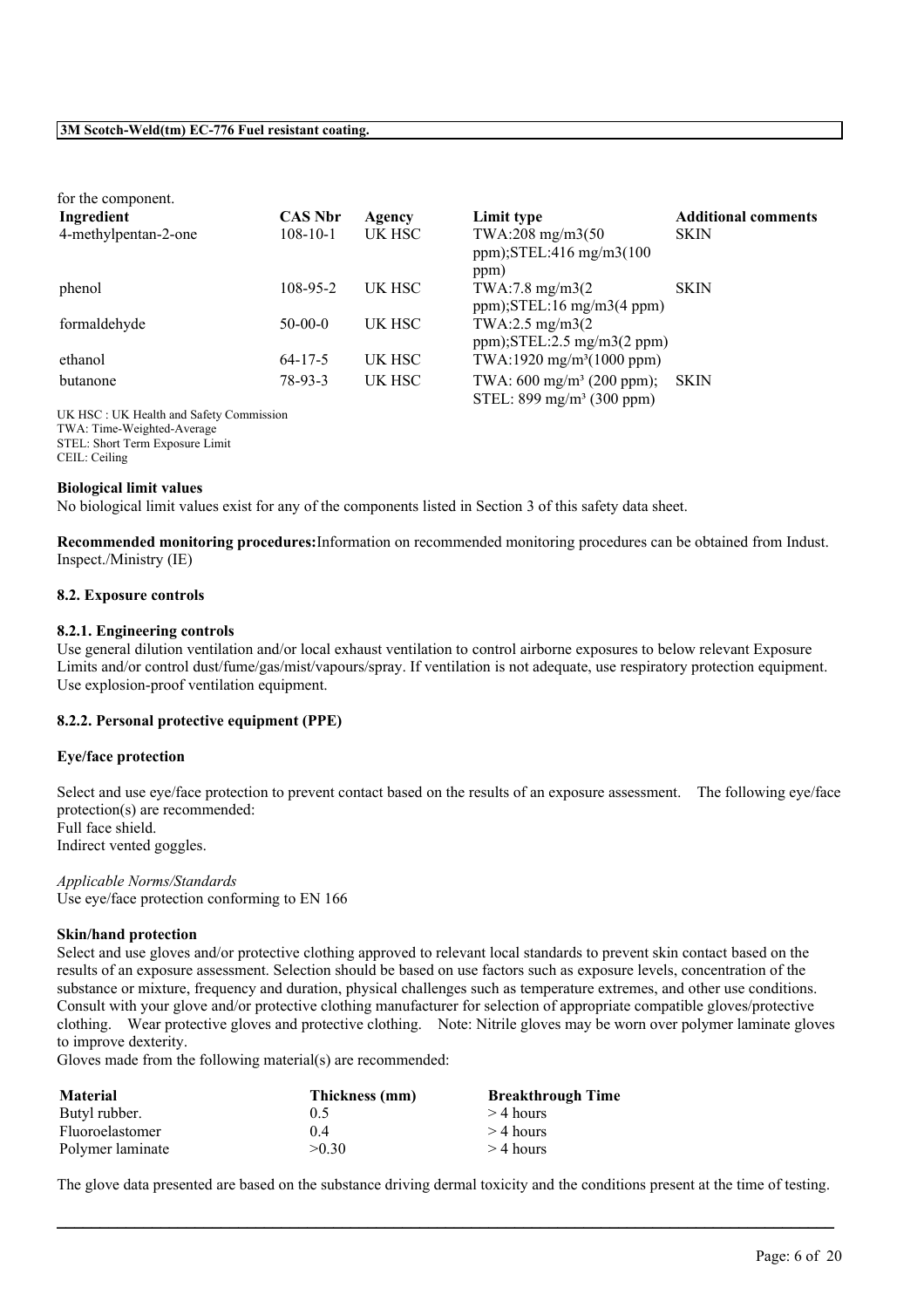Breakthrough time may be altered when the glove is subjected to use conditions that place additional stress on the glove.

*Applicable Norms/Standards* Use gloves tested to EN 374

If this product is used in a manner that presents a higher potential for exposure (eg. spraying, high splash potential etc.), then use of protective coveralls may be necessary. Select and use body protection to prevent contact based on the results of an exposure assessment. The following protective clothing material(s) are recommended: Apron – Butyl rubber Apron - polymer laminate

#### **Respiratory protection**

In case of inadequate ventilation wear respiratory protection. An exposure assessment may be needed to decide if a respirator is required. If a respirator is needed, use respirators as part of a full respiratory protection program. Based on the results of the exposure assessment, select from the following respirator type(s) to reduce inhalation exposure: Half facepiece or full facepiece air-purifying respirator suitable for formaldehyde Half facepiece or full facepiece air-purifying respirator suitable for organic vapours and particulates

 $\mathcal{L}_\mathcal{L} = \mathcal{L}_\mathcal{L} = \mathcal{L}_\mathcal{L} = \mathcal{L}_\mathcal{L} = \mathcal{L}_\mathcal{L} = \mathcal{L}_\mathcal{L} = \mathcal{L}_\mathcal{L} = \mathcal{L}_\mathcal{L} = \mathcal{L}_\mathcal{L} = \mathcal{L}_\mathcal{L} = \mathcal{L}_\mathcal{L} = \mathcal{L}_\mathcal{L} = \mathcal{L}_\mathcal{L} = \mathcal{L}_\mathcal{L} = \mathcal{L}_\mathcal{L} = \mathcal{L}_\mathcal{L} = \mathcal{L}_\mathcal{L}$ 

For questions about suitability for a specific application, consult with your respirator manufacturer.

#### *Applicable Norms/Standards*

Use a respirator conforming to EN 140 or EN 136: filter type formaldehyde Use a respirator conforming to EN 140 or EN 136: filter types A & P

# **SECTION 9: Physical and chemical properties**

### **9.1. Information on basic physical and chemical properties**

| Appearance                             |                                                   |
|----------------------------------------|---------------------------------------------------|
| <b>Physical state</b>                  | Liquid.                                           |
| Colour                                 | <b>Transparent An</b>                             |
| <b>Specific Physical Form:</b>         | Liquid.                                           |
| Odor                                   | Characteristic F                                  |
| <b>Odour threshold</b>                 | No data availal                                   |
| pН                                     | Not applicable.                                   |
| <b>Boiling point/boiling range</b>     | $>=55 °C$ [Detai                                  |
| <b>Melting point</b>                   | No data availal                                   |
| <b>Flammability (solid, gas)</b>       | Not applicable.                                   |
| <b>Explosive properties</b>            | Not classified                                    |
| <b>Oxidising properties</b>            | Not classified                                    |
| <b>Flash point</b>                     | $>=-6 °C$ [Detail                                 |
| <b>Autoignition temperature</b>        | No data availal                                   |
| <b>Flammable Limits(LEL)</b>           | No data availal                                   |
| <b>Flammable Limits(UEL)</b>           | No data availal                                   |
| Vapour pressure                        | 5,612.9 Pa [Dei                                   |
| <b>Relative density</b>                | $0.85 - 0.9$ [Re                                  |
| <b>Water solubility</b>                | Nil                                               |
| Solubility- non-water                  | No data availal                                   |
| Partition coefficient: n-octanol/water | No data availal                                   |
| <b>Evaporation rate</b>                | [RefStd:ETH]                                      |
| <b>Vapour density</b>                  | 3 $[RefStd:AI]$                                   |
| <b>Decomposition temperature</b>       | No data availal                                   |
| <b>Viscosity</b>                       | approximately<br>$\Gamma_{\text{Data}}$ ila Coung |

arent Amber

*deristic* Ketones **Odour threshold** *No data available.* **B** [*Details:*CONDITIONS: (ethyl alcohol)] **Melting point** *No data available.*  $\mathbb{C}$  [*Details:*Flash point : MEK] **Autoignition temperature** *No data available.* **Flammable Limits(LEL)** *No data available.* **Flammable Limits(UEL)** *No data available.* Pa [*Details:CONDITIONS: @ 68F] Ref Std:* **WATER=1] Solubility- non-water** *No data available.* **Partition coefficient: n-octanol/water** *No data available.* **Evaporation rate** [*Ref Std:*ETHER=1]*No data available.* **Vapour density** 3 [*Ref Std:*AIR=1] **Decomposition temperature** *No data available.* **Via imately** 1,110 Saybolt Universal Second  $[@, 26 \text{ °C}]$ [*Details:*Coupe Ford] **Density** *No data available.*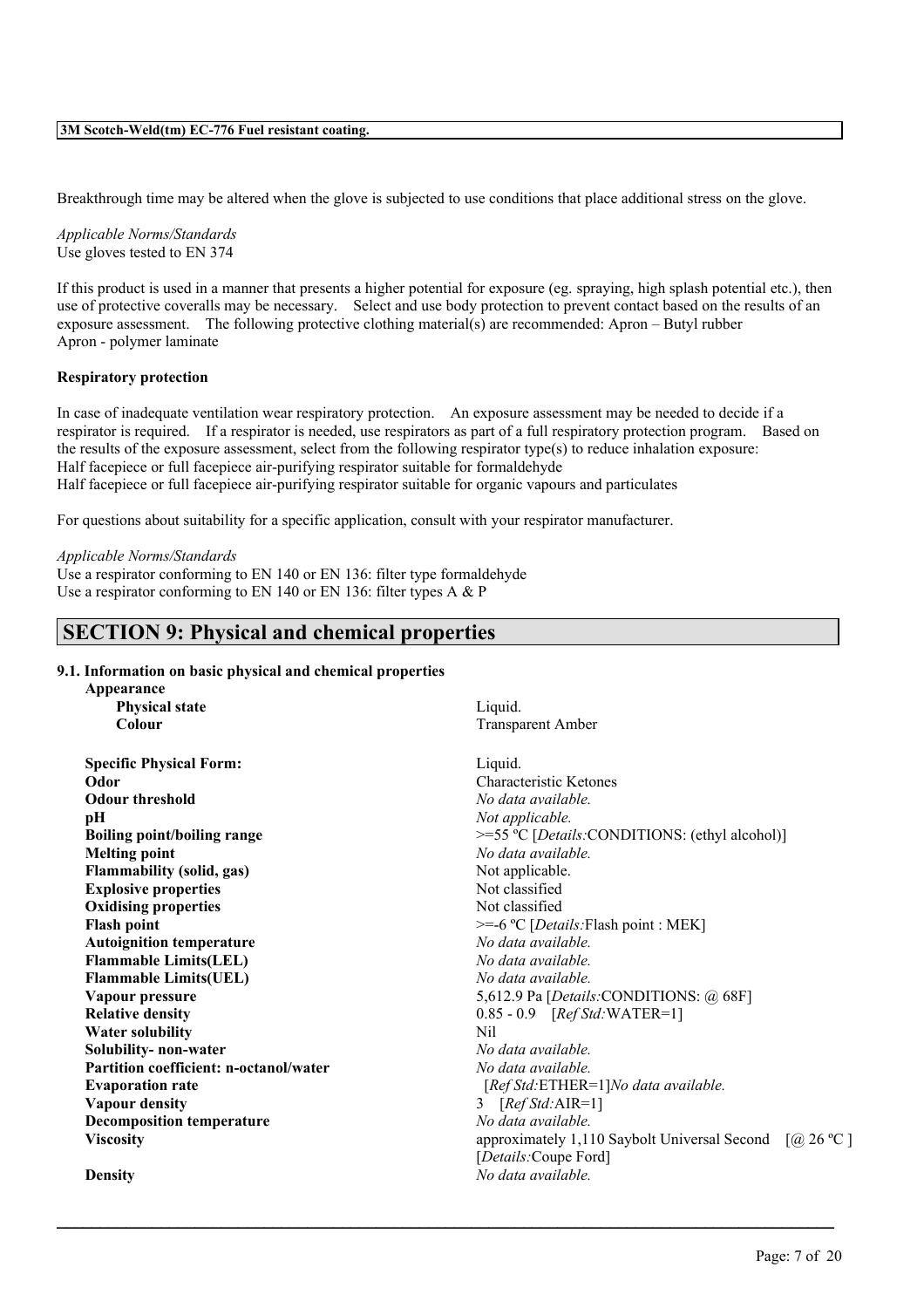# **9.2. Other information**

**EU Volatile Organic Compounds** *No data available.* **Percent volatile** 74 - 78 % weight

# **SECTION 10: Stability and reactivity**

## **10.1 Reactivity**

This material may be reactive with certain agents under certain conditions - see the remaining headings in this section

**10.2 Chemical stability** Stable.

**10.3 Possibility of hazardous reactions** Hazardous polymerisation will not occur.

**10.4 Conditions to avoid Heat** Sparks and/or flames.

**10.5 Incompatible materials** Strong oxidising agents.

#### **10.6 Hazardous decomposition products Substance Condition**

None known.

Refer to section 5.2 for hazardous decomposition products during combustion.

# **SECTION 11: Toxicological information**

The information below may not agree with the EU material classification in Section 2 and/or the ingredient classifications in Section 3 if specific ingredient classifications are mandated by a competent authority. In addition, statements and data presented in Section 11 are based on UN GHS calculation rules and classifications derived from **3M assessments.**

## **11.1 Information on Toxicological effects**

**Signs and Symptoms of Exposure**

Based on test data and/or information on the components, this material may produce the following health effects:

## **Inhalation**

Harmful if inhaled. Respiratory tract irritation: Signs/symptoms may include cough, sneezing, nasal discharge, headache, hoarseness, and nose and throat pain. Allergic Respiratory Reaction in sensitive people: Signs/symptoms may include difficulty breathing, wheezing, cough, and tightness of chest.

May cause additional health effects (see below).

## **Skin contact**

Corrosive (skin burns): Signs/symptoms may include localised redness, swelling, itching, intense pain, blistering, ulceration, and tissue destruction. Allergic skin reaction (non-photo induced): Signs/symptoms may include redness, swelling, blistering, and itching. May cause additional health effects (see below).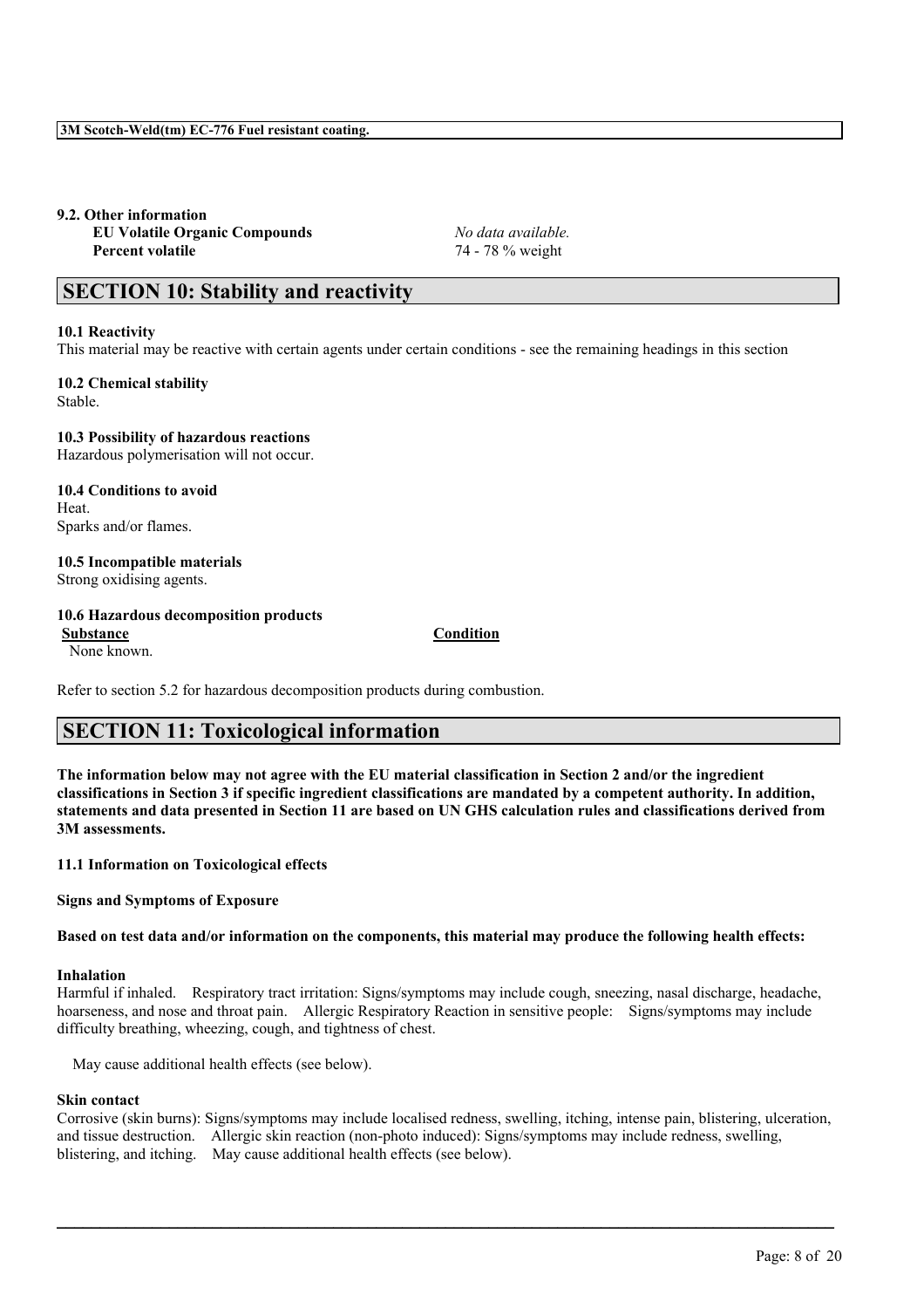### **Eye contact**

Corrosive (eye burns): Signs/symptoms may include cloudy appearance of the cornea, chemical burns, severe pain, tearing, ulcerations, significantly impaired vision or complete loss of vision.

#### **Ingestion**

May be harmful if swallowed.

Gastrointestinal irritation: Signs/symptoms may include abdominal pain, stomach upset, nausea, vomiting and diarrhoea. May cause additional health effects (see below).

#### **Additional Health Effects:**

#### **Single exposure may cause target organ effects:**

Cardiac effects: Signs/symptoms may include irregular heartbeat (arrhythmia), changes in heart rate, damage to heart muscle, heart attack, and may be fatal. Hematopoietic effects: Signs/symptoms may include generalised weakness, fatigue and alterations in numbers of circulating blood cells. Central nervous system (CNS) depression: Signs/symptoms may include headache, dizziness, drowsiness, incoordination, nausea, slowed reaction time, slurred speech, giddiness, and unconsciousness. Neurological effects: Signs/symptoms may include personality changes, lack of coordination, sensory loss, tingling or numbness of the extremities, weakness, tremors, and changes in blood pressure and heart rate. Respiratory effects: Signs/symptoms may include cough, shortness of breath, chest tightness, wheezing, increased heart rate, bluish coloured skin (cyanosis), sputum production, changes in lung function tests, and respiratory failure. Kidney/Bladder effects: Signs/symptoms may include changes in urine production, abdominal or lower back pain, increased protein in urine, increased blood urea nitrogen (BUN), blood in urine, and painful urination.

#### **Prolonged or repeated exposure may cause target organ effects:**

Cardiac effects: Signs/symptoms may include irregular heartbeat (arrhythmia), changes in heart rate, damage to heart muscle, heart attack, and may be fatal. Hematopoietic effects: Signs/symptoms may include generalised weakness, fatigue and alterations in numbers of circulating blood cells. Liver effects: Signs/symptoms may include loss of appetite, weight loss, fatigue, weakness, abdominal tenderness and jaundice. Neurological effects: Signs/symptoms may include personality changes, lack of coordination, sensory loss, tingling or numbness of the extremities, weakness, tremors, and changes in blood pressure and heart rate. Respiratory effects: Signs/symptoms may include cough, shortness of breath, chest tightness, wheezing, increased heart rate, bluish coloured skin (cyanosis), sputum production, changes in lung function tests, and respiratory failure. Kidney/Bladder effects: Signs/symptoms may include changes in urine production, abdominal or lower back pain, increased protein in urine, increased blood urea nitrogen (BUN), blood in urine, and painful urination.

## **Carcinogenicity:**

Contains a chemical or chemicals which can cause cancer.

#### **Additional information:**

This product contains ethanol. Alcoholic beverages and ethanol in alcoholic beverages have been classified by the International Agency for Research on Cancer as carcinogenic to humans. There are also data associating human consumption of alcoholic beverages with developmental toxicity and liver toxicity. Exposure to ethanol during the foreseeable use of this product is not expected to cause cancer, developmental toxicity, or liver toxicity.

#### **Toxicological Data**

If a component is disclosed in section 3 but does not appear in a table below, either no data are available for that endpoint or the data are not sufficient for classification.

#### **Acute Toxicity**

| Name                 | Route                           | <b>Species</b> | Value                                                  |
|----------------------|---------------------------------|----------------|--------------------------------------------------------|
| Overall product      | Dermal                          |                | No data available; calculated $ATE > 5,000$ mg/kg      |
| Overall product      | Inhalation-<br>Vapour(4)<br>hr) |                | No data available; calculated ATE10 - 20 mg/l          |
| Overall product      | Ingestion                       |                | No data available; calculated $ATE2,000 - 5,000$ mg/kg |
| 4-methylpentan-2-one | Dermal                          | Rabbit         | $LD50 > 16,000$ mg/kg                                  |
| 4-methylpentan-2-one | Inhalation-                     | Rat            | $LC50$ >8.2. < 16.4 mg/l                               |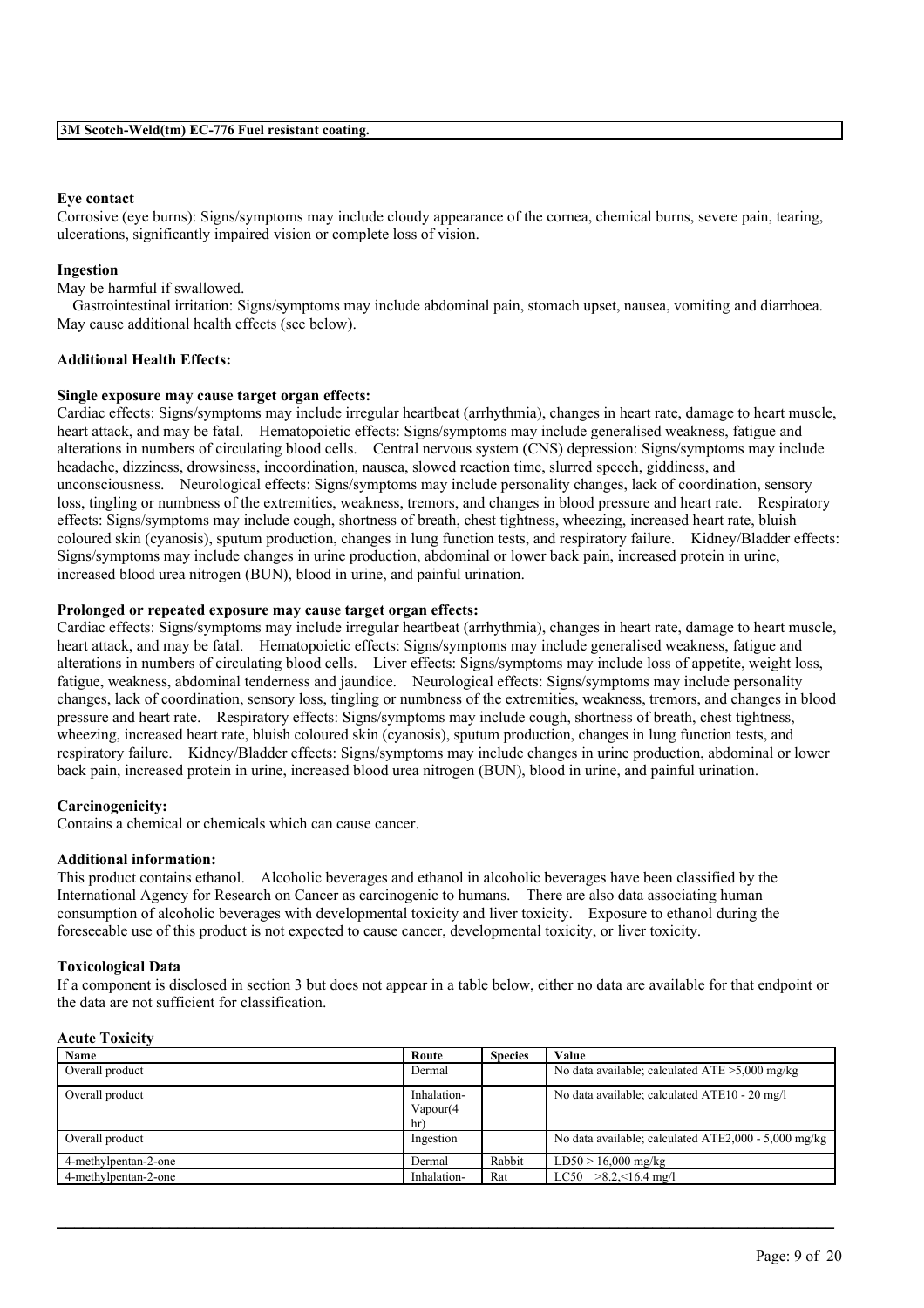|                                                                                                                    | Vapour (4   |        |                                      |
|--------------------------------------------------------------------------------------------------------------------|-------------|--------|--------------------------------------|
|                                                                                                                    | hours)      |        |                                      |
| 4-methylpentan-2-one                                                                                               | Ingestion   | Rat    | LD50 $3,038$ mg/kg                   |
| Cresol-formaldehyde-phenol polymer                                                                                 | Dermal      |        | LD50 estimated to be $> 5,000$ mg/kg |
| Cresol-formaldehyde-phenol polymer                                                                                 | Inhalation- |        | LC50 estimated to be $> 12.5$ mg/l   |
|                                                                                                                    | Dust/Mist   |        |                                      |
| Cresol-formaldehyde-phenol polymer                                                                                 | Ingestion   |        | LD50 estimated to be $> 5,000$ mg/kg |
| Acrylonitrile - butadiene polymer                                                                                  | Dermal      | Rabbit | $LD50 > 15,000$ mg/kg                |
| Acrylonitrile - butadiene polymer                                                                                  | Ingestion   | Rat    | $LD50 > 30,000$ mg/kg                |
| butanone                                                                                                           | Dermal      | Rabbit | $LD50 > 8,050$ mg/kg                 |
| butanone                                                                                                           | Inhalation- | Rat    | $LC50$ 34.5 mg/l                     |
|                                                                                                                    | Vapour (4   |        |                                      |
|                                                                                                                    | hours)      |        |                                      |
| butanone                                                                                                           | Ingestion   | Rat    | LD50 $2,737 \text{ mg/kg}$           |
| ethanol                                                                                                            | Dermal      | Rabbit | $LD50 > 15,800$ mg/kg                |
| ethanol                                                                                                            | Inhalation- | Rat    | LC50 124.7 mg/l                      |
|                                                                                                                    | Vapour (4   |        |                                      |
|                                                                                                                    | hours)      |        |                                      |
| ethanol                                                                                                            | Ingestion   | Rat    | LD50 17,800 mg/kg                    |
| phenol                                                                                                             | Inhalation- |        | LC50 estimated to be 2 - 10 mg/l     |
|                                                                                                                    | Vapour      |        |                                      |
| phenol                                                                                                             | Dermal      | Rat    | LD50<br>$670$ mg/kg                  |
| phenol                                                                                                             | Ingestion   | Rat    | LD50<br>$340$ mg/kg                  |
| mix-cresol                                                                                                         | Dermal      | Rat    | LD50<br>$242 \text{ mg/kg}$          |
| mix-cresol                                                                                                         | Ingestion   | Rat    | LD50<br>$1,454$ mg/kg                |
| formaldehyde                                                                                                       | Dermal      | Rabbit | LD50<br>$270 \text{ mg/kg}$          |
| formaldehyde                                                                                                       | Inhalation- | Rat    | LC50 470 ppm                         |
|                                                                                                                    | Gas $(4)$   |        |                                      |
|                                                                                                                    | hours)      |        |                                      |
| formaldehyde                                                                                                       | Ingestion   | Rat    | LD50<br>$800$ mg/kg                  |
| 2,5-Di-tert-pentylhydroquinone                                                                                     | Dermal      | Rabbit | $LD50 > 3,160$ mg/kg                 |
| 2,5-Di-tert-pentylhydroquinone                                                                                     | Ingestion   | Rat    | $LD50$ 1,900 mg/kg                   |
| comments and a second control of the second second control of the second second second second second second second |             |        |                                      |

ATE = acute toxicity estimate

# **Skin Corrosion/Irritation**

| Name                               | <b>Species</b> | Value                     |
|------------------------------------|----------------|---------------------------|
|                                    |                |                           |
| 4-methylpentan-2-one               | Rabbit         | Mild irritant             |
| Cresol-formaldehyde-phenol polymer | Professio      | No significant irritation |
|                                    | nal            |                           |
|                                    | judgemen       |                           |
|                                    |                |                           |
| Acrylonitrile - butadiene polymer  | Professio      | No significant irritation |
|                                    | nal            |                           |
|                                    | judgemen       |                           |
|                                    |                |                           |
| butanone                           | Rabbit         | Minimal irritation        |
| ethanol                            | Rabbit         | No significant irritation |
| phenol                             | Rat            | Corrosive                 |
| formaldehyde                       | official       | Corrosive                 |
|                                    | classificat    |                           |
|                                    | ion            |                           |
| 2,5-Di-tert-pentylhydroquinone     | Rabbit         | No significant irritation |

# **Serious Eye Damage/Irritation**

| Name                               | <b>Species</b> | Value                     |
|------------------------------------|----------------|---------------------------|
|                                    |                |                           |
| 4-methylpentan-2-one               | Rabbit         | Mild irritant             |
| Cresol-formaldehyde-phenol polymer | Professio      | Mild irritant             |
|                                    | nal            |                           |
|                                    | judgemen       |                           |
|                                    |                |                           |
| Acrylonitrile - butadiene polymer  | Professio      | No significant irritation |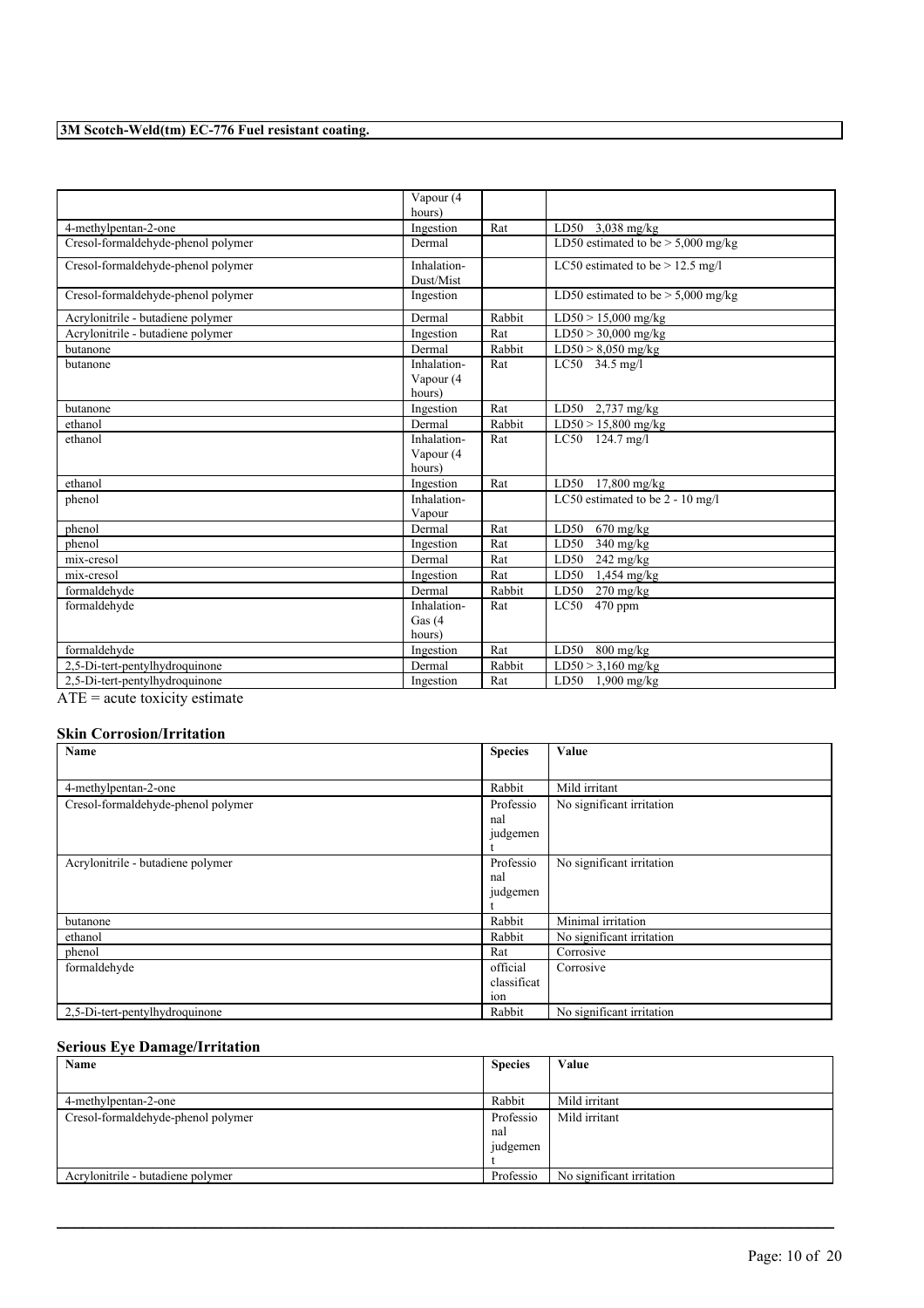|                                | nal<br>judgemen                |                 |
|--------------------------------|--------------------------------|-----------------|
| butanone                       | Rabbit                         | Severe irritant |
| ethanol                        | Rabbit                         | Severe irritant |
| phenol                         | Rabbit                         | Corrosive       |
| formaldehyde                   | official<br>classificat<br>10n | Corrosive       |
| 2,5-Di-tert-pentylhydroquinone | Rabbit                         | Mild irritant   |

# **Skin Sensitisation**

| Name                           | <b>Species</b> | Value          |
|--------------------------------|----------------|----------------|
|                                |                |                |
| 4-methylpentan-2-one           | Guinea         | Not classified |
|                                | pig            |                |
| ethanol                        | Human          | Not classified |
| phenol                         | Guinea         | Not classified |
|                                | pig            |                |
| formaldehyde                   | Guinea         | Sensitising    |
|                                | pig            |                |
| 2,5-Di-tert-pentylhydroquinone | Human          | Not classified |

## **Respiratory Sensitisation**

| Name         | <b>Species</b> | Value                                                                           |
|--------------|----------------|---------------------------------------------------------------------------------|
| formaldehyde | Human          | Some positive data exist, but the data are not<br>sufficient for classification |

# **Germ Cell Mutagenicity**

| <b>Name</b>          | Route    | <b>Value</b>                                                                    |
|----------------------|----------|---------------------------------------------------------------------------------|
|                      |          |                                                                                 |
| 4-methylpentan-2-one | In Vitro | Not mutagenic                                                                   |
| butanone             | In Vitro | Not mutagenic                                                                   |
| ethanol              | In Vitro | Some positive data exist, but the data are not<br>sufficient for classification |
| ethanol              | In vivo  | Some positive data exist, but the data are not<br>sufficient for classification |
| phenol               | In Vitro | Some positive data exist, but the data are not<br>sufficient for classification |
| phenol               | In vivo  | Some positive data exist, but the data are not<br>sufficient for classification |
| formaldehyde         | In Vitro | Some positive data exist, but the data are not<br>sufficient for classification |
| formaldehyde         | In vivo  | Mutagenic                                                                       |

# **Carcinogenicity**

| Name                 | Route      | <b>Species</b> | Value                                          |
|----------------------|------------|----------------|------------------------------------------------|
| 4-methylpentan-2-one | Inhalation | Multiple       | Carcinogenic.                                  |
|                      |            | animal         |                                                |
|                      |            | species        |                                                |
| butanone             | Inhalation | Human          | Not carcinogenic                               |
| ethanol              | Ingestion  | Multiple       | Some positive data exist, but the data are not |
|                      |            | animal         | sufficient for classification                  |
|                      |            | species        |                                                |
| phenol               | Dermal     | Mouse          | Some positive data exist, but the data are not |
|                      |            |                | sufficient for classification                  |
| phenol               | Ingestion  | Rat            | Some positive data exist, but the data are not |
|                      |            |                | sufficient for classification                  |
| formaldehyde         | Not        | Human          | Carcinogenic.                                  |
|                      | specified. | and            |                                                |
|                      |            | animal         |                                                |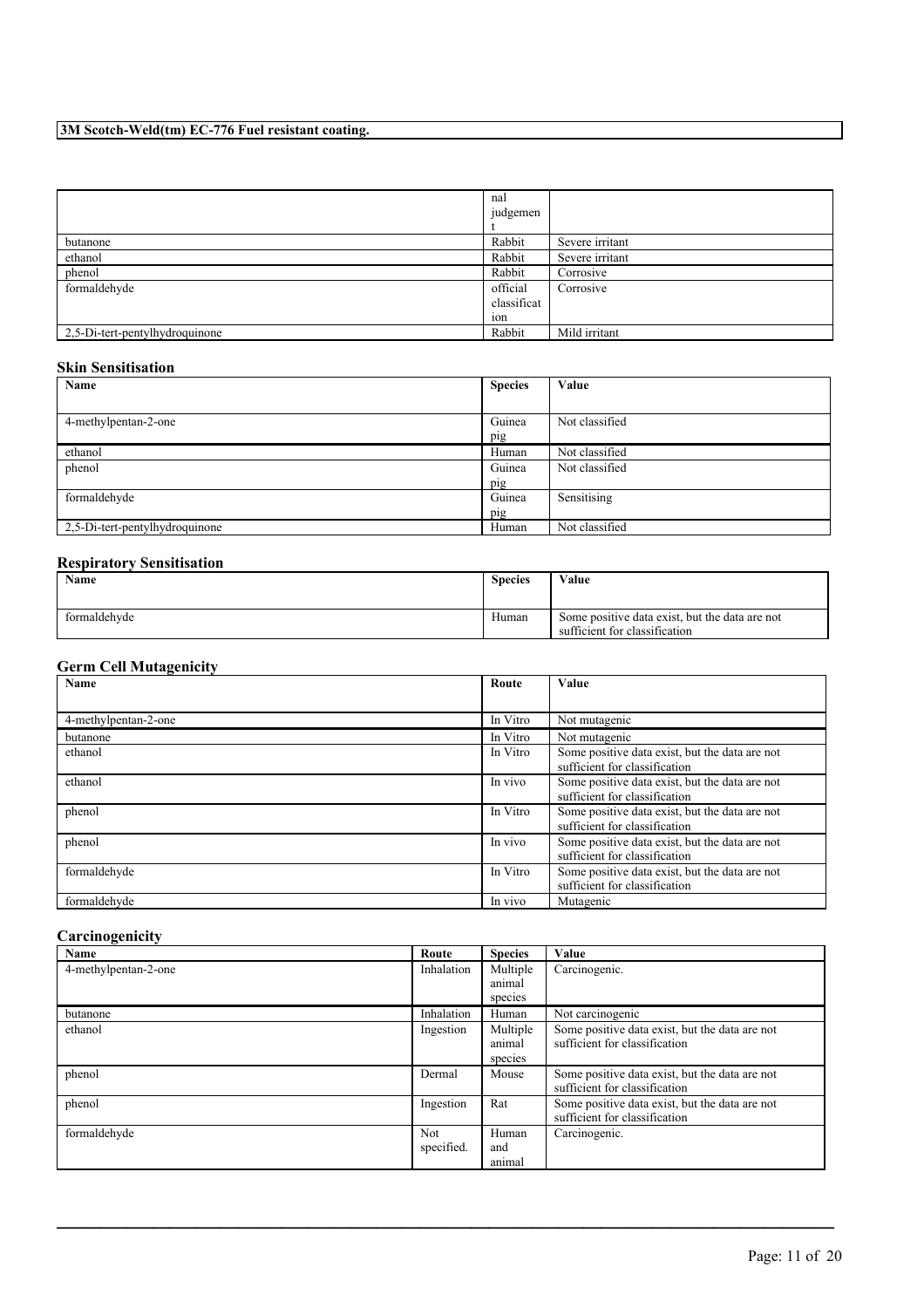# **Reproductive Toxicity**

# **Reproductive and/or Developmental Effects**

| <b>Name</b>          | Route      | Value                                  | <b>Species</b>     | <b>Test result</b>                 | <b>Exposure</b>                    |
|----------------------|------------|----------------------------------------|--------------------|------------------------------------|------------------------------------|
| 4-methylpentan-2-one | Inhalation | Not classified for female reproduction | Multiple<br>animal | <b>NOAEL 8.2</b><br>mg/l           | <b>Duration</b><br>2 generation    |
| 4-methylpentan-2-one | Ingestion  | Not classified for male reproduction   | species<br>Rat     | NOAEL<br>1.000                     | 13 weeks                           |
| 4-methylpentan-2-one | Inhalation | Not classified for male reproduction   | Multiple           | mg/kg/day<br><b>NOAEL 8.2</b>      | 2 generation                       |
|                      |            |                                        | animal<br>species  | mg/l                               |                                    |
| 4-methylpentan-2-one | Inhalation | Not classified for development         | Mouse              | <b>NOAEL 12.3</b><br>mg/l          | during<br>organogenesis            |
| butanone             | Inhalation | Not classified for development         | Rat                | <b>LOAEL 8.8</b><br>mg/l           | during<br>gestation                |
| ethanol              | Inhalation | Not classified for development         | Rat                | <b>NOAEL 38</b><br>mg/l            | during<br>gestation                |
| ethanol              | Ingestion  | Not classified for development         | Rat                | <b>NOAEL</b><br>5,200<br>mg/kg/day | premating &<br>during<br>gestation |
| phenol               | Ingestion  | Not classified for female reproduction | Rat                | <b>NOAEL 321</b><br>mg/kg/day      | 2 generation                       |
| phenol               | Ingestion  | Not classified for male reproduction   | Rat                | <b>NOAEL 321</b><br>mg/kg/day      | 2 generation                       |
| phenol               | Ingestion  | Not classified for development         | Rat                | <b>NOAEL 120</b><br>mg/kg/day      | during<br>organogenesis            |
| formaldehyde         | Ingestion  | Not classified for male reproduction   | Rat                | <b>NOAEL 100</b><br>mg/kg          | not<br>applicable                  |
| formaldehyde         | Inhalation | Not classified for development         | Rat                | <b>NOAEL 10</b><br>ppm             | during<br>gestation                |

# **Target Organ(s)**

# **Specific Target Organ Toxicity - single exposure**

| Name                 | Route      | <b>Target Organ(s)</b>               | Value                                                                              | <b>Species</b>                    | <b>Test result</b>            | <b>Exposure</b><br><b>Duration</b> |
|----------------------|------------|--------------------------------------|------------------------------------------------------------------------------------|-----------------------------------|-------------------------------|------------------------------------|
| 4-methylpentan-2-one | Inhalation | central nervous<br>system depression | May cause drowsiness or<br>dizziness                                               | Human                             | LOAEL0.1<br>mg/l              | 2 hours                            |
| 4-methylpentan-2-one | Inhalation | respiratory irritation               | May cause respiratory irritation                                                   | Human                             | NOAEL 0.9<br>mg/l             | 7 minutes                          |
| 4-methylpentan-2-one | Inhalation | vascular system                      | Not classified                                                                     | Dog                               | <b>NOAEL Not</b><br>available | not available                      |
| 4-methylpentan-2-one | Ingestion  | central nervous<br>system depression | May cause drowsiness or<br>dizziness                                               | Rat                               | LOAEL 900<br>mg/kg            | not applicable                     |
| butanone             | Inhalation | central nervous<br>system depression | May cause drowsiness or<br>dizziness                                               | official<br>classifica<br>tion    | NOAEL Not<br>available        |                                    |
| butanone             | Inhalation | respiratory irritation               | Some positive data exist, but the<br>data are not sufficient for<br>classification | Human                             | NOAEL Not<br>available        |                                    |
| butanone             | Ingestion  | central nervous<br>system depression | May cause drowsiness or<br>dizziness                                               | Professio<br>nal<br>judgeme<br>nt | <b>NOAEL Not</b><br>available |                                    |
| butanone             | Ingestion  | liver                                | Not classified                                                                     | Rat                               | <b>NOAEL Not</b><br>available | not applicable                     |
| butanone             | Ingestion  | kidney and/or<br>bladder             | Not classified                                                                     | Rat                               | <b>LOAEL</b><br>$1,080$ mg/kg | not applicable                     |
| ethanol              | Inhalation | central nervous<br>system depression | May cause drowsiness or<br>dizziness                                               | Human                             | LOAEL 2.6<br>mg/l             | 30 minutes                         |
| ethanol              | Inhalation | respiratory irritation               | Some positive data exist, but the<br>data are not sufficient for<br>classification | Human                             | LOAEL 9.4<br>mg/l             | not available                      |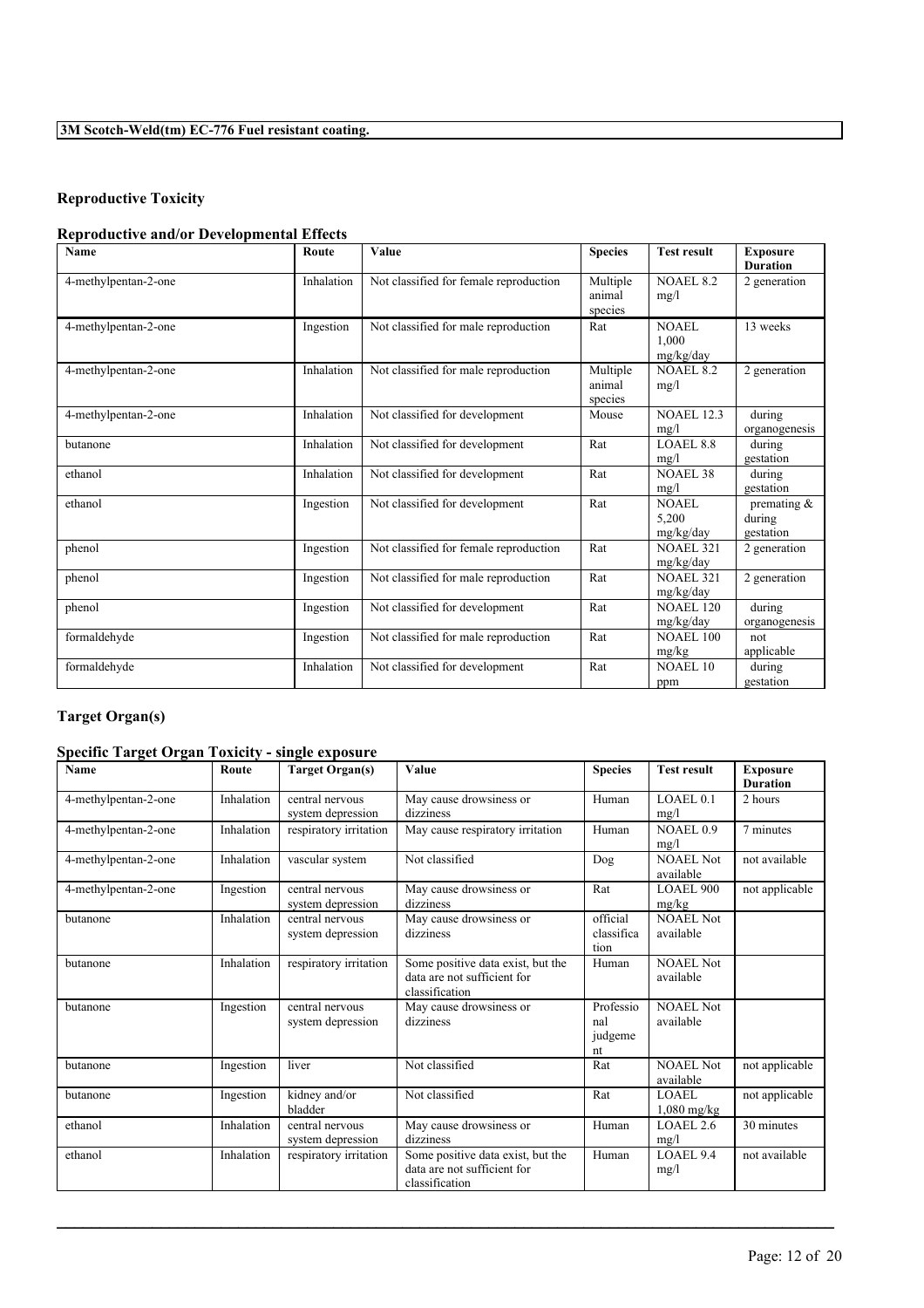| ethanol      | Ingestion  | central nervous<br>system depression                 | May cause drowsiness or<br>dizziness                                               | Multiple<br>animal<br>species | NOAEL not<br>available        |                           |
|--------------|------------|------------------------------------------------------|------------------------------------------------------------------------------------|-------------------------------|-------------------------------|---------------------------|
| ethanol      | Ingestion  | kidney and/or<br>bladder                             | Not classified                                                                     | Dog                           | NOAEL<br>$3,000$ mg/kg        |                           |
| phenol       | Dermal     | hematoppoitic<br>system                              | Causes damage to organs                                                            | Rat                           | LOAEL 108<br>mg/kg            | not available             |
| phenol       | Dermal     | heart   nervous<br>system   kidney<br>and/or bladder | Causes damage to organs                                                            | Rat                           | LOAEL 107<br>mg/kg            | 24 hours                  |
| phenol       | Dermal     | liver                                                | Not classified                                                                     | Human                         | NOAEL Not<br>available        | not available             |
| phenol       | Inhalation | respiratory irritation                               | May cause respiratory irritation                                                   | Multiple<br>animal<br>species | <b>NOAEL Not</b><br>available | not available             |
| phenol       | Ingestion  | kidney and/or<br>bladder                             | Causes damage to organs                                                            | Rat                           | <b>NOAEL 120</b><br>mg/kg/day | not applicable            |
| phenol       | Ingestion  | respiratory system                                   | Causes damage to organs                                                            | Human                         | NOAEL not<br>available        | poisoning<br>and/or abuse |
| phenol       | Ingestion  | endocrine system  <br>liver                          | Not classified                                                                     | Rat                           | <b>NOAEL 224</b><br>mg/kg     | not applicable            |
| phenol       | Ingestion  | heart                                                | Not classified                                                                     | Human                         | <b>NOAEL Not</b><br>available | poisoning<br>and/or abuse |
| formaldehyde | Inhalation | respiratory system                                   | Causes damage to organs                                                            | Rat                           | <b>LOAEL 128</b><br>ppm       | 6 hours                   |
| formaldehyde | Inhalation | respiratory irritation                               | Some positive data exist, but the<br>data are not sufficient for<br>classification | Human                         | <b>NOAEL Not</b><br>available |                           |

# **Specific Target Organ Toxicity - repeated exposure**

| Name                 | Route      | <b>Target Organ(s)</b>                                                                                                                            | Value          | <b>Species</b>                | <b>Test result</b>                 | <b>Exposure</b><br><b>Duration</b> |
|----------------------|------------|---------------------------------------------------------------------------------------------------------------------------------------------------|----------------|-------------------------------|------------------------------------|------------------------------------|
| 4-methylpentan-2-one | Inhalation | liver                                                                                                                                             | Not classified | Rat                           | <b>NOAEL 0.41</b><br>mg/l          | 13 weeks                           |
| 4-methylpentan-2-one | Inhalation | heart                                                                                                                                             | Not classified | Multiple<br>animal<br>species | <b>NOAEL 0.8</b><br>mg/l           | 2 weeks                            |
| 4-methylpentan-2-one | Inhalation | kidney and/or<br>bladder                                                                                                                          | Not classified | Multiple<br>animal<br>species | <b>NOAEL 0.4</b><br>mg/l           | 90 days                            |
| 4-methylpentan-2-one | Inhalation | respiratory system                                                                                                                                | Not classified | Multiple<br>animal<br>species | NOAEL 4.1<br>mg/l                  | 14 weeks                           |
| 4-methylpentan-2-one | Inhalation | endocrine system  <br>hematopoietic<br>system                                                                                                     | Not classified | Multiple<br>animal<br>species | <b>NOAEL 0.41</b><br>mg/l          | 90 days                            |
| 4-methylpentan-2-one | Inhalation | nervous system                                                                                                                                    | Not classified | Multiple<br>animal<br>species | <b>NOAEL 0.41</b><br>mg/l          | 13 weeks                           |
| 4-methylpentan-2-one | Ingestion  | endocrine system  <br>hematopoietic<br>system   liver  <br>kidney and/or<br>bladder                                                               | Not classified | Rat                           | <b>NOAEL</b><br>1,000<br>mg/kg/day | 13 weeks                           |
| 4-methylpentan-2-one | Ingestion  | heart   immune<br>system   muscles  <br>nervous system  <br>respiratory system                                                                    | Not classified | Rat                           | <b>NOAEL</b><br>1.040<br>mg/kg/day | 120 days                           |
| butanone             | Dermal     | nervous system                                                                                                                                    | Not classified | Guinea<br>pig                 | <b>NOAEL Not</b><br>available      | 31 weeks                           |
| butanone             | Inhalation | liver   kidney and/or<br>bladder   heart  <br>endocrine system  <br>gastrointestinal tract<br>bone, teeth, nails,<br>and/or hair<br>hematopoietic | Not classified | Rat                           | <b>NOAEL 14.7</b><br>mg/l          | 90 days                            |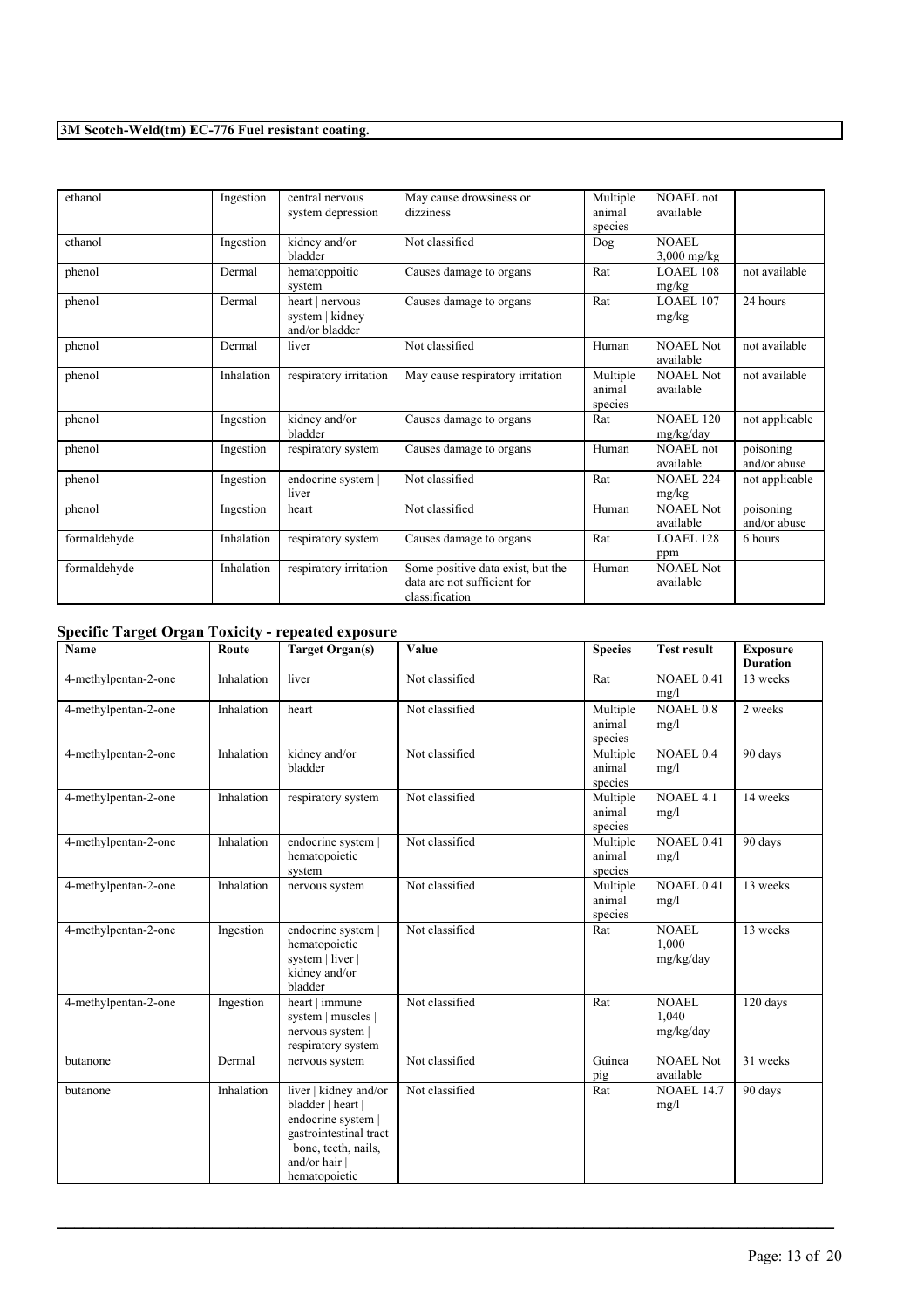|              |            | system   immune<br>system   muscles                                         |                                                                                    |                               |                                    |                          |
|--------------|------------|-----------------------------------------------------------------------------|------------------------------------------------------------------------------------|-------------------------------|------------------------------------|--------------------------|
| butanone     | Ingestion  | liver                                                                       | Not classified                                                                     | Rat                           | <b>NOAEL Not</b><br>available      | 7 days                   |
| butanone     | Ingestion  | nervous system                                                              | Not classified                                                                     | Rat                           | <b>NOAEL 173</b><br>mg/kg/day      | 90 days                  |
| ethanol      | Inhalation | liver                                                                       | Some positive data exist, but the<br>data are not sufficient for<br>classification | Rabbit                        | LOAEL 124<br>mg/l                  | 365 days                 |
| ethanol      | Inhalation | hematopoietic<br>system   immune<br>system                                  | Not classified                                                                     | Rat                           | <b>NOAEL 25</b><br>mg/l            | 14 days                  |
| ethanol      | Ingestion  | liver                                                                       | Some positive data exist, but the<br>data are not sufficient for<br>classification | Rat                           | LOAEL<br>8,000<br>mg/kg/day        | 4 months                 |
| ethanol      | Ingestion  | kidney and/or<br>bladder                                                    | Not classified                                                                     | Dog                           | <b>NOAEL</b><br>3,000<br>mg/kg/day | 7 days                   |
| phenol       | Dermal     | nervous system                                                              | May cause damage to organs<br>though prolonged or repeated<br>exposure             | Rabbit                        | <b>LOAEL 260</b><br>mg/kg/day      | 18 days                  |
| phenol       | Inhalation | heart   liver   kidney<br>and/or bladder  <br>respiratory system            | Causes damage to organs through<br>prolonged or repeated exposure                  | Guinea<br>pig                 | LOAEL 0.1<br>mg/l                  | 41 days                  |
| phenol       | Inhalation | nervous system                                                              | May cause damage to organs<br>though prolonged or repeated<br>exposure             | Multiple<br>animal<br>species | LOAEL <sub>0.1</sub><br>mg/l       | 14 days                  |
| phenol       | Inhalation | hematopoietic<br>system                                                     | Not classified                                                                     | Human                         | <b>NOAEL Not</b><br>available      | occupational<br>exposure |
| phenol       | Inhalation | immune system                                                               | Not classified                                                                     | Rat                           | <b>NOAEL 0.1</b><br>mg/l           | 2 weeks                  |
| phenol       | Ingestion  | kidney and/or<br>bladder                                                    | Causes damage to organs through<br>prolonged or repeated exposure                  | Rat                           | <b>NOAEL 12</b><br>mg/kg/day       | 14 days                  |
| phenol       | Ingestion  | hematopoietic<br>system                                                     | Causes damage to organs through<br>prolonged or repeated exposure                  | Mouse                         | LOAEL 1.8<br>mg/kg/day             | 28 days                  |
| phenol       | Ingestion  | nervous system                                                              | May cause damage to organs<br>though prolonged or repeated<br>exposure             | Rat                           | LOAEL 308<br>mg/kg/day             | 13 weeks                 |
| phenol       | Ingestion  | liver                                                                       | Not classified                                                                     | Rat                           | <b>NOAEL 40</b><br>mg/kg/day       | 14 days                  |
| phenol       | Ingestion  | respiratory system                                                          | Not classified                                                                     | Rat                           | <b>LOAEL 40</b><br>mg/kg/day       | 14 days                  |
| phenol       | Ingestion  | immune system                                                               | Not classified                                                                     | Mouse                         | <b>NOAEL 1.8</b><br>mg/kg/day      | 28 days                  |
| phenol       | Ingestion  | endocrine system                                                            | Not classified                                                                     | Rat                           | <b>NOAEL 120</b><br>mg/kg/day      | 14 days                  |
| phenol       | Ingestion  | skin   bone, teeth,<br>nails, and/or hair                                   | Not classified                                                                     | Multiple<br>animal<br>species | <b>NOAEL</b><br>1,204<br>mg/kg/day | 103 weeks                |
| formaldehyde | Dermal     | respiratory system                                                          | Not classified                                                                     | Mouse                         | <b>NOAEL 80</b><br>mg/kg/day       | 60 weeks                 |
| formaldehyde | Inhalation | respiratory system                                                          | Causes damage to organs through<br>prolonged or repeated exposure                  | Rat                           | NOAEL 0.3<br>ppm                   | 28 months                |
| formaldehyde | Inhalation | liver                                                                       | Not classified                                                                     | Rat                           | <b>NOAEL 20</b><br>ppm             | 13 weeks                 |
| formaldehyde | Inhalation | hematopoietic<br>system                                                     | Not classified                                                                     | Mouse                         | NOAEL 15<br>ppm                    | 3 weeks                  |
| formaldehyde | Inhalation | nervous system                                                              | Not classified                                                                     | Mouse                         | NOAEL 10<br>ppm                    | 13 weeks                 |
| formaldehyde | Inhalation | endocrine system  <br>immune system  <br>muscles   kidney<br>and/or bladder | Not classified                                                                     | Rat                           | NOAEL <sub>15</sub><br>ppm         | 28 months                |
| formaldehyde | Inhalation | gastrointestinal tract                                                      | Not classified                                                                     | Rat                           | NOAEL 15<br>ppm                    | 2 years                  |
| formaldehyde | Inhalation | eyes   vascular<br>system                                                   | Not classified                                                                     | Rat                           | <b>NOAEL 14.3</b><br>ppm           | 2 years                  |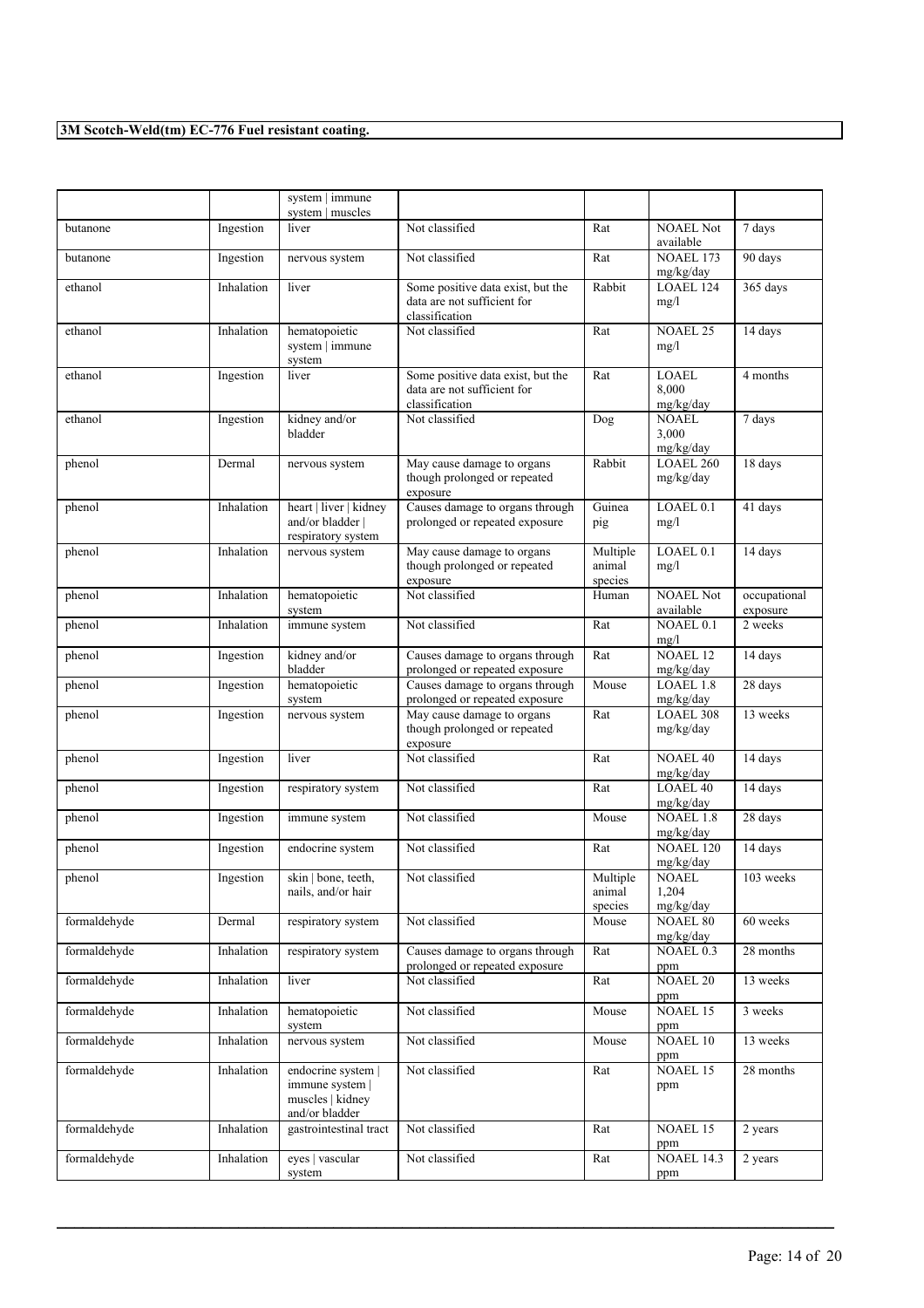| formaldehyde | Inhalation | heart                 | Not classified | Mouse | <b>NOAEL 14.3</b> | 2 years   |
|--------------|------------|-----------------------|----------------|-------|-------------------|-----------|
|              |            |                       |                |       | ppm               |           |
| formaldehyde | Ingestion  | liver                 | Not classified | Rat   | <b>NOAEL 300</b>  | 2 years   |
|              |            |                       |                |       | mg/kg/day         |           |
| formaldehyde | Ingestion  | immune system         | Not classified | Rat   | NOAEL 20          | 4 weeks   |
|              |            |                       |                |       | mg/kg/day         |           |
| formaldehyde | Ingestion  | kidney and/or         | Not classified | Rat   | <b>NOAEL 15</b>   | 24 months |
|              |            | bladder               |                |       | mg/kg/day         |           |
| formaldehyde | Ingestion  | nervous system        | Not classified | Rat   | <b>NOAEL 109</b>  | 2 years   |
|              |            |                       |                |       | mg/kg/day         |           |
| formaldehyde | Ingestion  | heart   endocrine     | Not classified | Rat   | <b>NOAEL 300</b>  | 2 years   |
|              |            | system                |                |       | mg/kg/day         |           |
|              |            | hematopoietic         |                |       |                   |           |
|              |            | system   respiratory  |                |       |                   |           |
|              |            | system   vascular     |                |       |                   |           |
|              |            | system                |                |       |                   |           |
| formaldehyde | Ingestion  | skin   muscles   eyes | Not classified | Rat   | <b>NOAEL 109</b>  | 2 years   |
|              |            |                       |                |       | mg/kg/day         |           |

#### **Aspiration Hazard**

| Name                               | . .<br>Value                                                                                  |
|------------------------------------|-----------------------------------------------------------------------------------------------|
| -2-one<br>-methylpentan-<br>$\sim$ | $\sim$<br>sufficient for<br>e data exist.<br>but the<br>data are<br>: not<br>Some<br>positive |
|                                    | fication<br>ciassi                                                                            |

Please contact the address or phone number listed on the first page of the SDS for additional toxicological information **on this material and/or its components.**

# **SECTION 12: Ecological information**

The information below may not agree with the EU material classification in Section 2 and/or the ingredient classifications in Section 3 if specific ingredient classifications are mandated by a competent authority. In addition, statements and data presented in Section 12 are based on UN GHS calculation rules and classifications derived from **3M assessments.**

#### **12.1. Toxicity**

No product test data available.

| Material                               | CAS#           | Organism       | <b>Type</b>                                                 | Exposure | <b>Test endpoint</b> | <b>Test result</b>   |
|----------------------------------------|----------------|----------------|-------------------------------------------------------------|----------|----------------------|----------------------|
| 4-methylpentan-2-one                   | $108 - 10 - 1$ | Fathead minnow | Experimental                                                | 96 hours | LC50                 | $505$ mg/l           |
| 4-methylpentan-2-one                   | $108 - 10 - 1$ | Green Algae    | Experimental                                                | 96 hours | <b>EC50</b>          | $400$ mg/l           |
| 4-methylpentan-2-one                   | $108 - 10 - 1$ | Water flea     | Experimental                                                | 48 hours | <b>EC50</b>          | $170$ mg/l           |
| 4-methylpentan-2-one                   | $108 - 10 - 1$ | Fathead minnow | Experimental                                                | 32 days  | <b>NOEC</b>          | $57$ mg/l            |
| 4-methylpentan-2-one                   | $108 - 10 - 1$ | Water flea     | Experimental                                                | 21 days  | <b>NOEC</b>          | 78 mg/l              |
| Acrylonitrile -<br>butadiene polymer   | 9003-18-3      |                | Data not available<br>or insufficient for<br>classification |          |                      |                      |
| Cresol-formaldehyde-<br>phenol polymer | 9039-25-2      |                | Data not available<br>or insufficient for<br>classification |          |                      |                      |
| ethanol                                | $64 - 17 - 5$  | Rainbow trout  | Experimental                                                | 96 hours | LC50                 | $42$ mg/l            |
| ethanol                                | $64 - 17 - 5$  | Water flea     | Experimental                                                | 48 hours | LC50                 | $5,012 \text{ mg/l}$ |
| ethanol                                | $64 - 17 - 5$  | Algae other    | Experimental                                                | 96 hours | <b>NOEC</b>          | $1,580 \text{ mg/l}$ |
| ethanol                                | $64 - 17 - 5$  | Water flea     | Experimental                                                | 10 days  | <b>NOEC</b>          | $9.6$ mg/l           |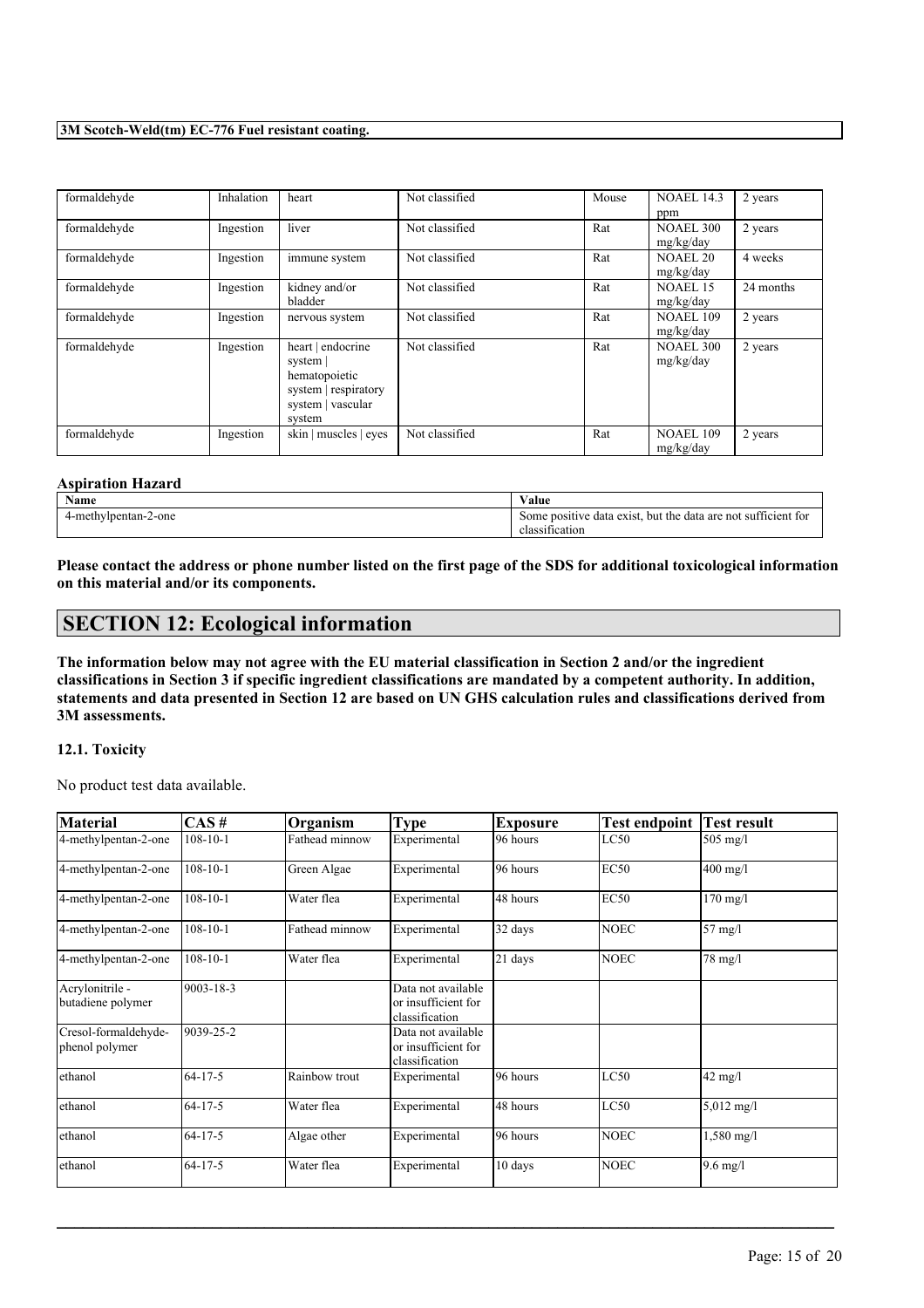| butanone                           | $78 - 93 - 3$  | Fathead minnow | Experimental | 96 hours | LC50                        | $2,993$ mg/l        |
|------------------------------------|----------------|----------------|--------------|----------|-----------------------------|---------------------|
| butanone                           | $78 - 93 - 3$  | Green algae    | Experimental | 96 hours | EC50                        | $2,029$ mg/l        |
| butanone                           | $78 - 93 - 3$  | Water flea     | Experimental | 48 hours | EC50                        | $308$ mg/l          |
| butanone                           | 78-93-3        | Green Algae    | Experimental | 96 hours | Effect<br>Concentration 10% | $1,289$ mg/l        |
| butanone                           | 78-93-3        | Water flea     | Experimental | 21 days  | <b>NOEC</b>                 | $100$ mg/l          |
| phenol                             | 108-95-2       | Green algae    | Experimental | 96 hours | <b>EC50</b>                 | $61.1$ mg/l         |
| phenol                             | 108-95-2       | Rainbow trout  | Experimental | 96 hours | LC50                        | $8.9$ mg/l          |
| phenol                             | 108-95-2       | Water flea     | Experimental | 48 hours | EC50                        | $3.1$ mg/l          |
| phenol                             | $108 - 95 - 2$ | Fish other     | Experimental | 60 days  | <b>NOEC</b>                 | $0.077$ mg/l        |
| phenol                             | 108-95-2       | Water flea     | Experimental | 16 days  | <b>NOEC</b>                 | $0.16$ mg/l         |
| mix-cresol                         | 1319-77-3      | Fish other     | Estimated    | 96 hours | LC50                        | $3.36 \text{ mg/l}$ |
| mix-cresol                         | 1319-77-3      | Fish other     | Estimated    | 96 hours | LC50                        | $4.4$ mg/l          |
| mix-cresol                         | 1319-77-3      | Water flea     | Estimated    | 48 hours | <b>EC50</b>                 | $7.7 \text{ mg/l}$  |
| mix-cresol                         | 1319-77-3      | Fathead minnow | Estimated    | 32 days  | <b>NOEC</b>                 | $1.35$ mg/l         |
| mix-cresol                         | 1319-77-3      | Water flea     | Estimated    | 21 days  | <b>NOEC</b>                 | $1$ mg/l            |
| formaldehyde                       | $50 - 00 - 0$  | Fish other     | Experimental | 96 hours | LC50                        | $6.7$ mg/l          |
| formaldehyde                       | $50 - 00 - 0$  | Green algae    | Experimental | 72 hours | <b>EC50</b>                 | $4.89$ mg/l         |
| formaldehyde                       | $50 - 00 - 0$  | Water flea     | Experimental | 48 hours | <b>EC50</b>                 | 5.8 mg/l            |
| formaldehyde                       | $50 - 00 - 0$  | Ricefish       | Experimental | 28 days  | <b>NOEC</b>                 | $>= 48$ mg/l        |
| formaldehyde                       | $50 - 00 - 0$  | Water flea     | Experimental | 21 days  | <b>NOEC</b>                 | $>= 6.4$ mg/l       |
| 2,5-Di-tert-<br>pentylhydroquinone | 79-74-3        | Bluegill       | Experimental | 96 hours | LC50                        | $0.013$ mg/l        |
| 2,5-Di-tert-<br>pentylhydroquinone | $79 - 74 - 3$  | Green Algae    | Experimental | 96 hours | EC50                        | $2.9$ mg/l          |
| 2,5-Di-tert-<br>pentylhydroquinone | 79-74-3        | Water flea     | Experimental | 48 hours | LC50                        | $0.9$ mg/l          |

# **12.2. Persistence and degradability**

| <b>Material</b>                        | CAS Nbr        | <b>Test type</b>                  | <b>Duration</b> | <b>Study Type</b>                | <b>Test result</b>      | Protocol                                 |
|----------------------------------------|----------------|-----------------------------------|-----------------|----------------------------------|-------------------------|------------------------------------------|
| 4-methylpentan-2-one                   | $108 - 10 - 1$ | Experimental<br>Photolysis        |                 | Photolytic half-life<br>(in air) | $2.28$ days (t)<br>1/2) | Other methods                            |
| 4-methylpentan-2-one                   | $108 - 10 - 1$ | Experimental<br>Biodegradation    | 14 days         | <b>BOD</b>                       | 84 % weight             | OECD 301C - MITI test (I)                |
| Acrylonitrile - butadiene<br>polymer   | 9003-18-3      | Data not availbl-<br>insufficient |                 |                                  | N/A                     |                                          |
| Cresol-formaldehyde-<br>phenol polymer | 9039-25-2      | Data not availbl-<br>insufficient |                 |                                  | N/A                     |                                          |
| ethanol                                | $64 - 17 - 5$  | Experimental<br>Biodegradation    | 14 days         | <b>BOD</b>                       | 189 %<br>BOD/ThBOD      | OECD 301C - MITI test (I)                |
| butanone                               | $78-93-3$      | Experimental<br>Biodegradation    | 28 days         | <b>BOD</b>                       | 198 %<br>BOD/ThBOD      | <b>OECD 301D - Closed bottle</b><br>test |
| phenol                                 | 108-95-2       | Experimental<br>Biodegradation    | $100$ hours     | <b>BOD</b>                       | 62 %<br>BOD/ThBOD       | OECD 301C - MITI test (I)                |
| mix-cresol                             | 1319-77-3      | Estimated<br>Biodegradation       | 28 days         | <b>BOD</b>                       | 165 %<br>BOD/ThBOD      | <b>OECD 301D - Closed bottle</b><br>test |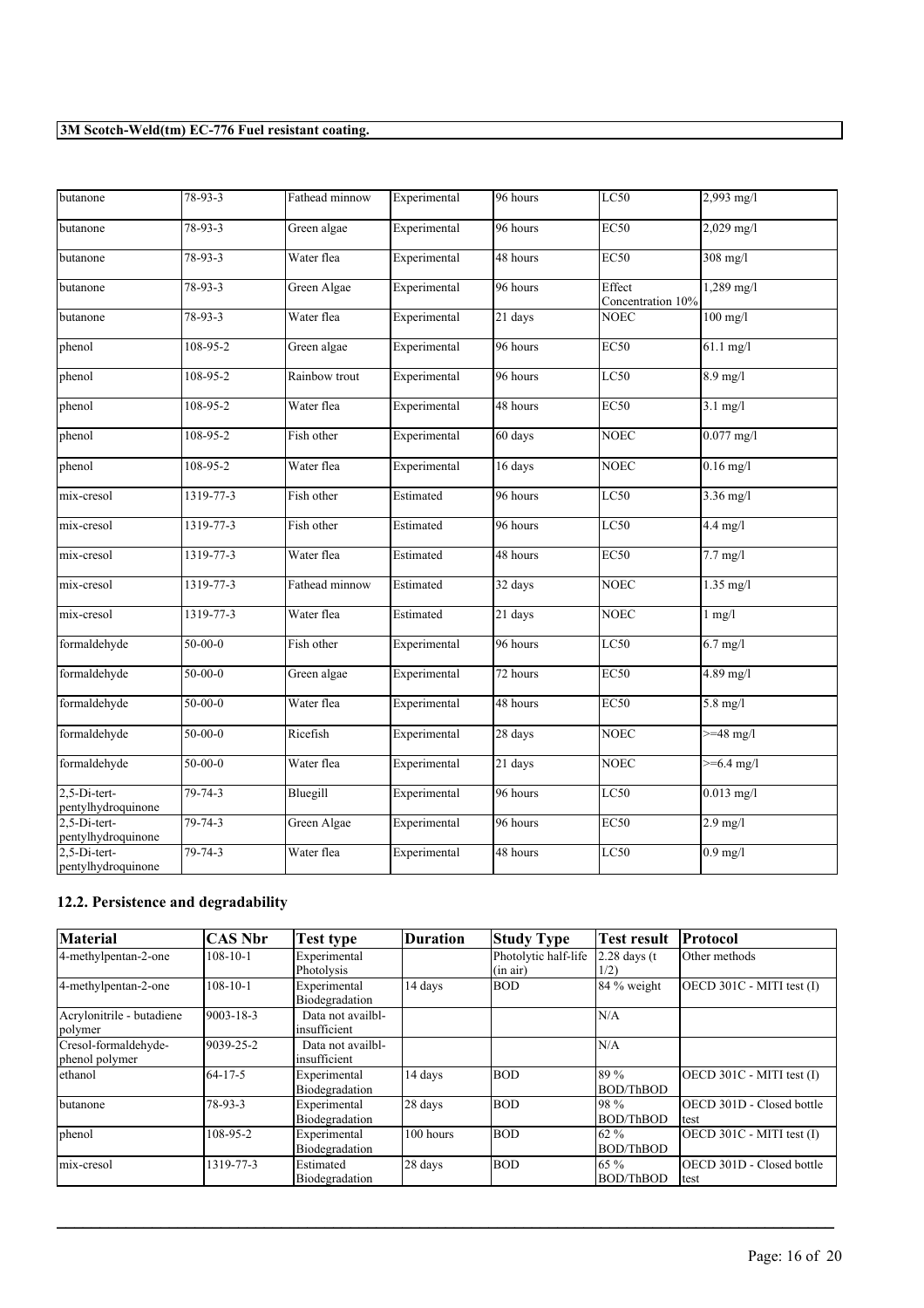| formaldehyde       | $50-00-0$ | <b>Experimental</b> |         | Photolytic half- | 1-2 hours (t)  | Other methods       |
|--------------------|-----------|---------------------|---------|------------------|----------------|---------------------|
|                    |           | Photolysis          |         | llife(in water)  | 1/2)           |                     |
| formaldehyde       | $50-00-0$ | <b>Experimental</b> | 28 days | Dissolv. Organic | $199\%$ weight | OECD 301A - DOC Die |
|                    |           | Biodegradation      |         | lCarbon Deplet   |                | Away Test           |
| $2.5-Di-tert-$     | 79-74-3   | Data not availbl-   |         |                  | IN/A           |                     |
| pentylhydroquinone |           | linsufficient       |         |                  |                |                     |

#### **12.3 : Bioaccumulative potential**

| <b>Material</b>                        | Cas No.         | Test type                                                   | Duration | <b>Study Type</b> | Test result    | Protocol      |
|----------------------------------------|-----------------|-------------------------------------------------------------|----------|-------------------|----------------|---------------|
| 4-methylpentan-2-one                   | $108 - 10 - 1$  | Experimental<br><b>Bioconcentration</b>                     |          | Log Kow           | 1.31           | Other methods |
| Acrylonitrile - butadiene<br>polymer   | $9003 - 18 - 3$ | Data not available<br>or insufficient for<br>classification | N/A      | N/A               | N/A            | N/A           |
| Cresol-formaldehyde-<br>phenol polymer | 9039-25-2       | Data not available<br>or insufficient for<br>classification | N/A      | N/A               | N/A            | N/A           |
| ethanol                                | $64 - 17 - 5$   | Experimental<br>Bioconcentration                            |          | Log Kow           | $-0.35$        | Other methods |
| butanone                               | 78-93-3         | Experimental<br>Bioconcentration                            |          | Log Kow           | $ 0.29\rangle$ | Other methods |
| phenol                                 | 108-95-2        | Experimental<br>Bioconcentration                            |          | Log Kow           | 1.47           | Other methods |
| mix-cresol                             | 1319-77-3       | Experimental<br>Bioconcentration                            |          | Log Kow           | 1.95           | Other methods |
| formaldehyde                           | $50-00-0$       | Experimental<br>Bioconcentration                            |          | Log Kow           | 0.35           | Other methods |
| $2.5$ -Di-tert-<br>pentylhydroquinone  | 79-74-3         | Experimental<br>Bioconcentration                            |          | Log Kow           | 3.3            | Other methods |

#### **12.4. Mobility in soil**

Please contact manufacturer for more details

## **12.5. Results of the PBT and vPvB assessment**

This material does not contain any substances that are assessed to be a PBT or vPvB

#### **12.6. Other adverse effects**

| <b>Material</b>        | $^{\circ}$ S Nbr $^{\circ}$<br>AS | <b>Ozone Depletion Potential Global Warming Potential</b> |  |
|------------------------|-----------------------------------|-----------------------------------------------------------|--|
| methyl isobutyl ketone | 108-10-1                          |                                                           |  |

# **SECTION 13: Disposal considerations**

#### **13.1 Waste treatment methods**

Dispose of contents/ container in accordance with the local/regional/national/international regulations.

Incinerate in a permitted waste incineration facility. As a disposal alternative, utilize an acceptable permitted waste disposal facility. Empty drums/barrels/containers used for transporting and handling hazardous chemicals (chemical substances/mixtures/preparations classified as Hazardous as per applicable regulations) shall be considered, stored, treated & disposed of as hazardous wastes unless otherwise defined by applicable waste regulations. Consult with the respective regulating authorities to determine the available treatment and disposal facilities.

The coding of a waste stream is based on the application of the product by the consumer. Since this is out of the control of 3M, no waste code(s) for products after use will be provided. Please refer to the European Waste Code (EWC - 2000/532/EC and amendments) to assign the correct waste code to your waste stream. Ensure national and/or regional regulations are complied with and always use a licensed waste contractor.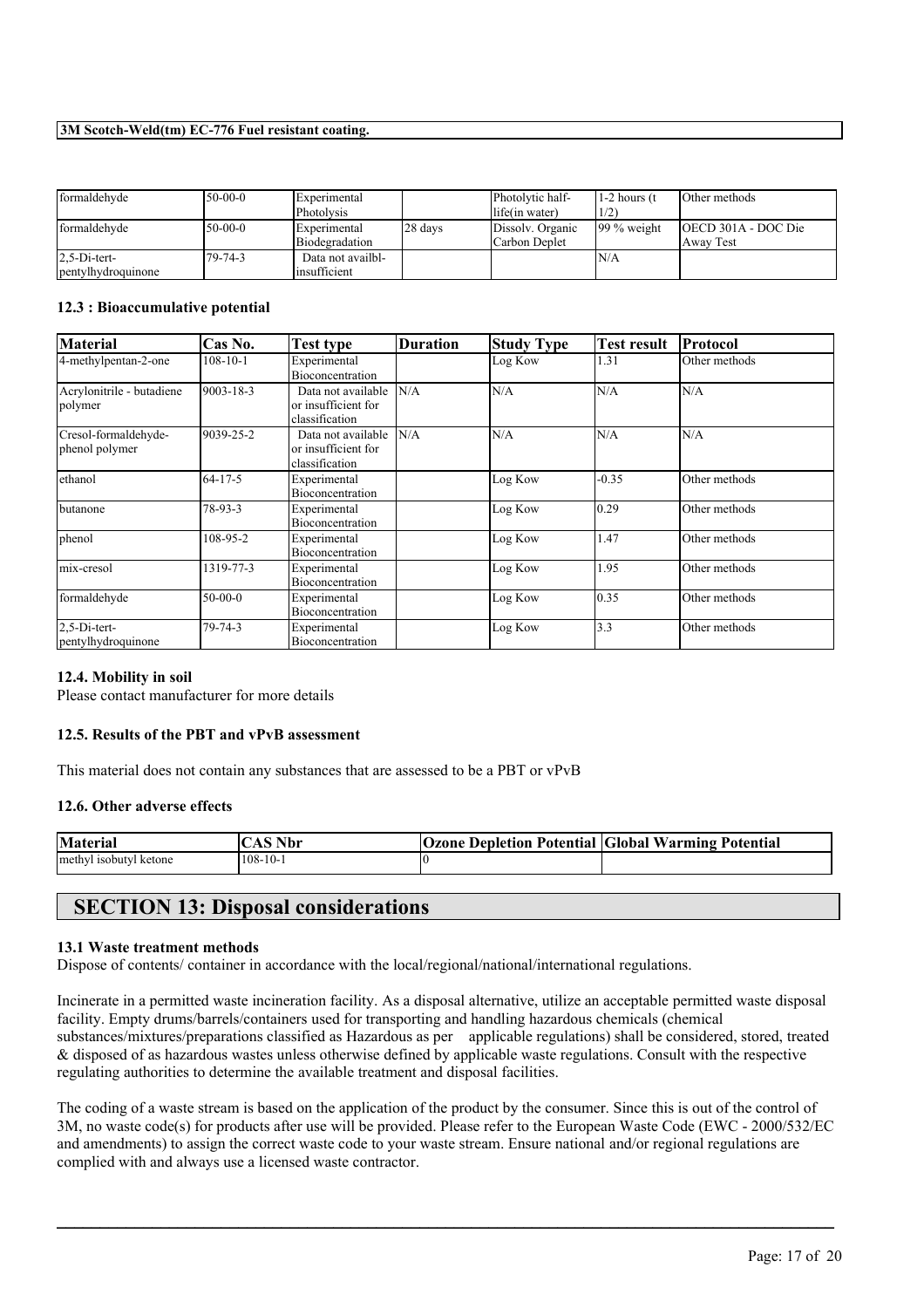#### **EU waste code (product as sold)**

08 01 11\* Waste paint and varnish containing organic solvents or other dangerous substances

# **SECTION 14: Transportation information**

FS-9100-1683-1

**ADR/RID:** UN1133, ADHESIVES, LIMITED QUANTITY, 3., II , (E), ADR Classification Code: F1. **IMDG-CODE:** UN1133, ADHESIVES, 3., II , IMDG-Code segregation code: NONE, LIMITED QUANTITY, EMS: FE,SD.

**ICAO/IATA:** UN1133, ADHESIVES, 3., II .

# **SECTION 15: Regulatory information**

### **15.1. Safety, health and environmental regulations/legislation specific for the substance or mixture**

| Carcinogenicity      |                |                                              |                             |
|----------------------|----------------|----------------------------------------------|-----------------------------|
| Ingredient           | <b>CAS Nbr</b> | <b>Classification</b>                        | <b>Regulation</b>           |
| formaldehyde         | $50-00-0$      | Carc. $1B$                                   | Regulation (EC) No.         |
|                      |                |                                              | 1272/2008, Table 3.1        |
| formaldehyde         | $50-00-0$      | Grp. 1: Carcinogenic to                      | <b>International Agency</b> |
|                      |                | humans                                       | for Research on Cancer      |
| 4-methylpentan-2-one | $108 - 10 - 1$ | Grp. 2B: Possible human International Agency |                             |
|                      |                | carc.                                        | for Research on Cancer      |
| phenol               | $108 - 95 - 2$ | Gr. 3: Not classifiable                      | <b>International Agency</b> |
|                      |                |                                              | for Research on Cancer      |

#### **15.2. Chemical Safety Assessment**

A chemical safety assessment has not been carried out for this mixture. Chemical safety assessments for the contained substances may have been carried out by the registrants of the substances in accordance with Regulation (EC) No 1907/2006, as amended.

 $\mathcal{L}_\mathcal{L} = \mathcal{L}_\mathcal{L} = \mathcal{L}_\mathcal{L} = \mathcal{L}_\mathcal{L} = \mathcal{L}_\mathcal{L} = \mathcal{L}_\mathcal{L} = \mathcal{L}_\mathcal{L} = \mathcal{L}_\mathcal{L} = \mathcal{L}_\mathcal{L} = \mathcal{L}_\mathcal{L} = \mathcal{L}_\mathcal{L} = \mathcal{L}_\mathcal{L} = \mathcal{L}_\mathcal{L} = \mathcal{L}_\mathcal{L} = \mathcal{L}_\mathcal{L} = \mathcal{L}_\mathcal{L} = \mathcal{L}_\mathcal{L}$ 

# **SECTION 16: Other information**

## **List of relevant H statements**

| <b>EUH066</b>     | Repeated exposure may cause skin dryness or cracking. |
|-------------------|-------------------------------------------------------|
| H <sub>225</sub>  | Highly flammable liquid and vapour.                   |
| H <sub>301</sub>  | Toxic if swallowed.                                   |
| H <sub>3</sub> 02 | Harmful if swallowed.                                 |
| H311              | Toxic in contact with skin.                           |
| H <sub>3</sub> 14 | Causes severe skin burns and eye damage.              |
| H317              | May cause an allergic skin reaction.                  |
| H319              | Causes serious eye irritation.                        |
| H330              | Fatal if inhaled.                                     |
| H331              | Toxic if inhaled.                                     |
| H332              | Harmful if inhaled.                                   |
| H335              | May cause respiratory irritation.                     |
| H336              | May cause drowsiness or dizziness.                    |
| H341              | Suspected of causing genetic defects.                 |
| H <sub>350</sub>  | May cause cancer.                                     |
|                   |                                                       |